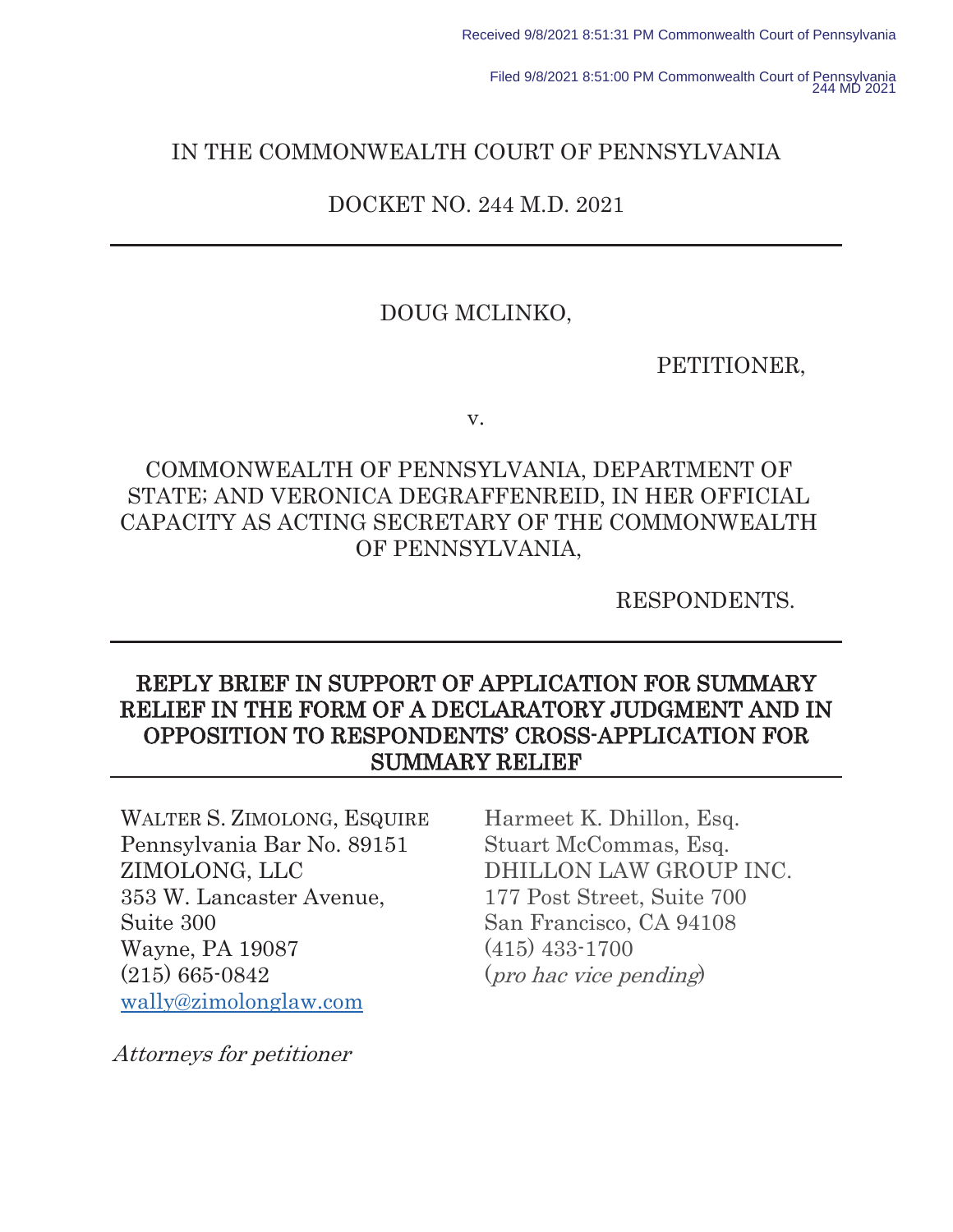# TABLE OF CONTENTS

| L.                                                                                                                          |
|-----------------------------------------------------------------------------------------------------------------------------|
| A. AS A MEMBER OF THE BOARD OF ELECTIONS, MCLINKO HAS A<br>SUBSTANTIAL, PARTICULARIZED INTEREST IN THE CONSTITUTIONALITY OF |
|                                                                                                                             |
| 2. MCLINKO HAS STANDING EVEN THOUGH HE BRINGS THIS ACTION                                                                   |
|                                                                                                                             |
|                                                                                                                             |
|                                                                                                                             |
| B. THE DOCTRINE OF LACHES DOES NOT APPLY NOTWITHSTANDING THE                                                                |
| III. THE STATUTE DOES NOT PRECLUDE MCLINKO'S CONSTITUTIONAL                                                                 |
|                                                                                                                             |
| A. THE 180-DAY TIME PERIOD IS A JURISDICTIONAL PROVISION NOT A                                                              |
| B. IN ALL EVENTS, A 180-DAY LIMITATIONS PERIOD IS VOID 19                                                                   |
|                                                                                                                             |
| A. THE ORIGINAL AND PLAIN MEANING OF THE PHRASE "TO OFFER TO<br>VOTE" MEANS TO VOTE IN PERSON BY MANUALLY DELIVERING THE    |
| CHASE AND LANCASTER CITY ARE BINDING PRECEDENT23<br>1.                                                                      |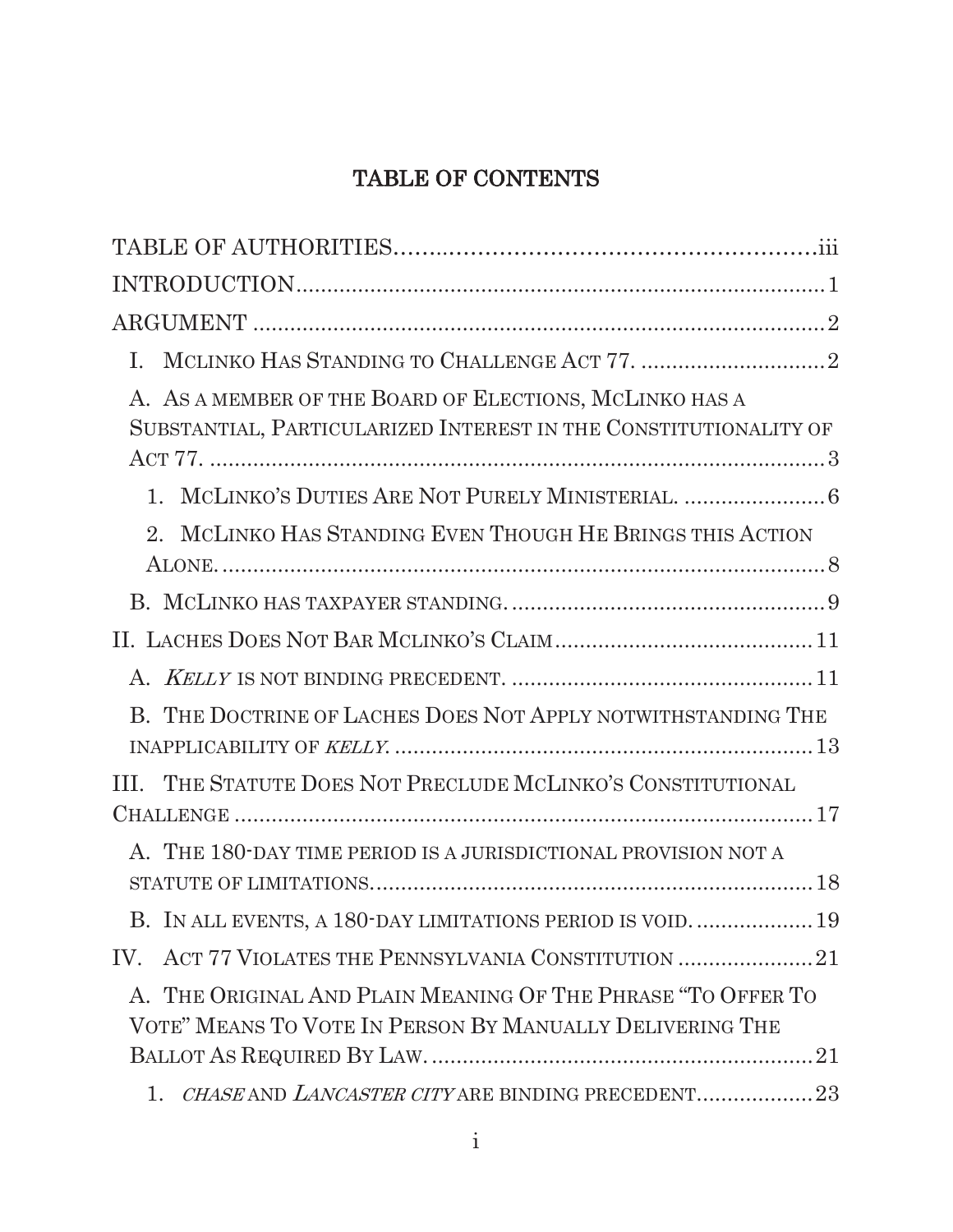| 2. IN PERSON VOTING IS CONSISTENT WITH THE ORIGINAL AND PLAIN  |  |
|----------------------------------------------------------------|--|
|                                                                |  |
| B. ARTICLE VII, § 1 ESTABLISHES THE QUALIFICATIONS TO VOTE AND |  |
|                                                                |  |
| C. THE INCLUSION OF CERTAIN CLASSES OF VOTERS ELIGIBLE TO VOTE |  |
|                                                                |  |
|                                                                |  |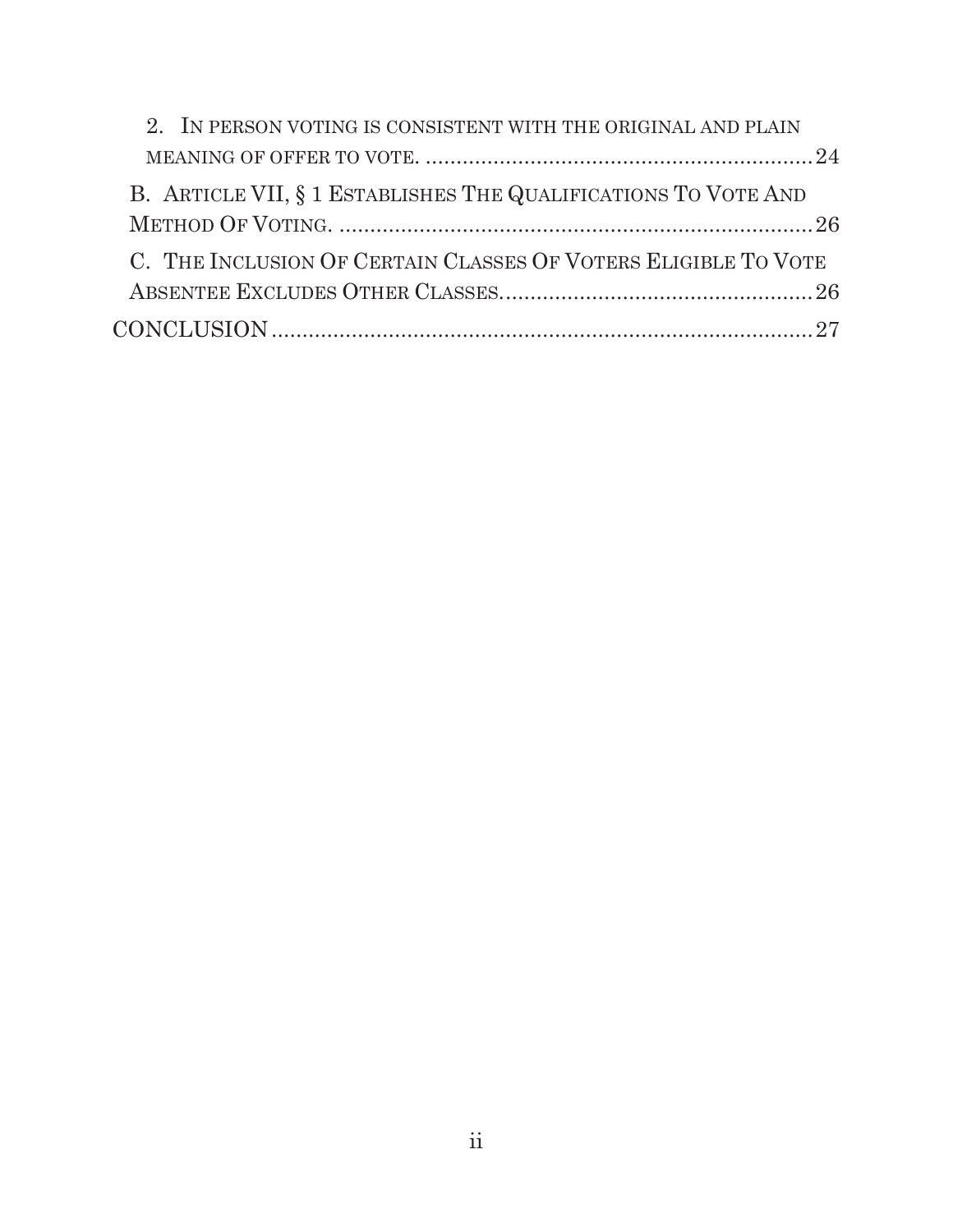# TABLE OF AUTHORITIES

| Cases                                                          |
|----------------------------------------------------------------|
| <i>Appeal of McCracken,</i>                                    |
| <i>Application of Biester,</i>                                 |
| <i>Boord v. Maurer,</i>                                        |
| Cagey v. Commonwealth,                                         |
| Chase v. Miller,                                               |
| Commonwealth ex rel. Baldwin v. Richard,                       |
| Donald Trump v. Philadelphia Cty. Bd. of Elections,            |
| Firearm Owners Against Crime v. City of Harrisburg,            |
| Fumo v. City of Philadelphia,                                  |
| Glen-Gery Corp. v. Zoning Hearing Bd. of Dover Twp.,           |
| Griffin v. Southeastern Pennsylvania Transportation Authority, |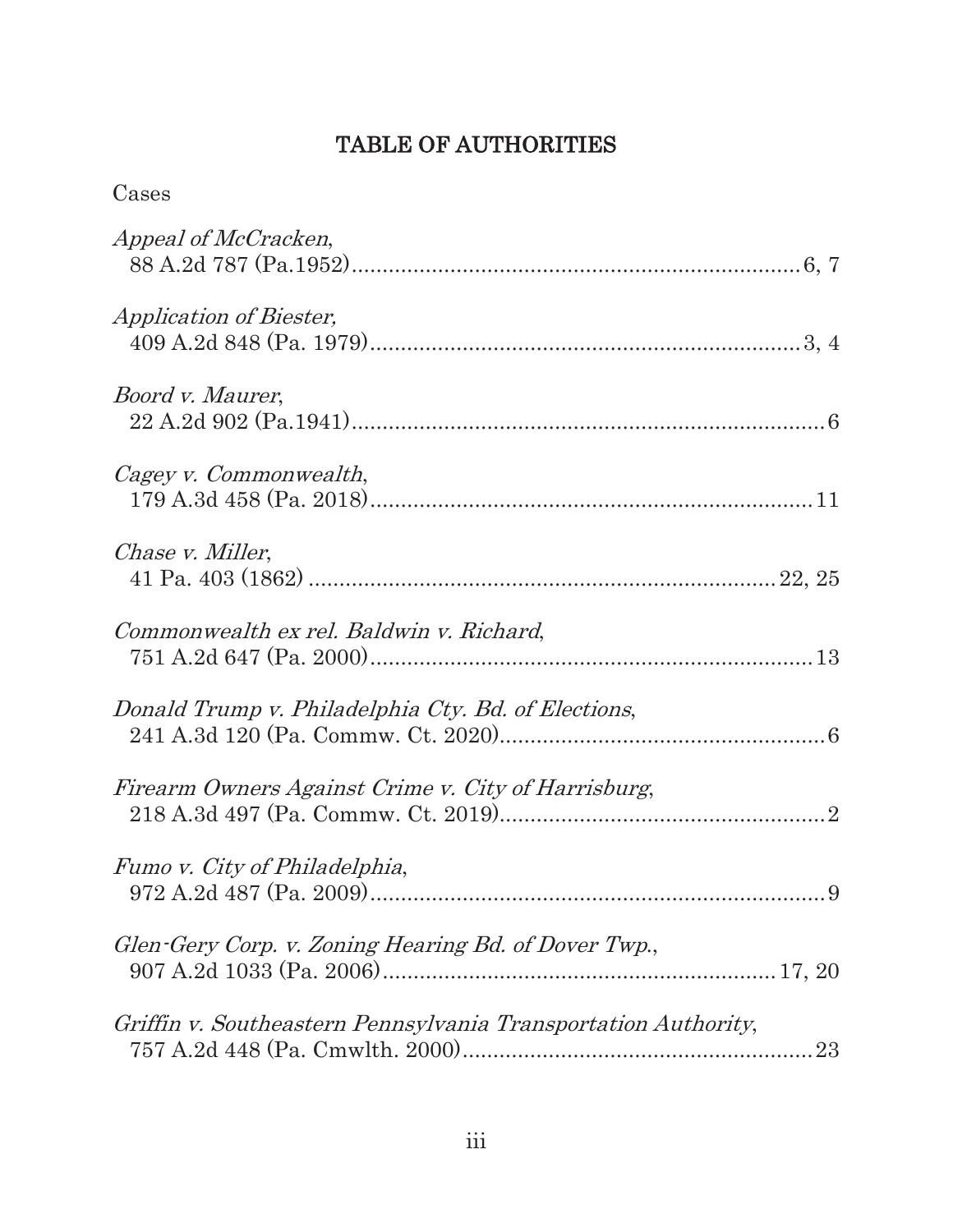| Harper v. Virginia State Bd. of Elections,                |
|-----------------------------------------------------------|
| In re Admin. No., $1-MD-2003$ ,                           |
| In re Contested Election in Fifth Ward of Lancaster City, |
| Kelly v. Commonwealth,                                    |
| King v. Whitmer,                                          |
| Koter v. Cosgrove,                                        |
| Marbury v. Madison,                                       |
| Perry v. Judd,                                            |
| Phantom Fireworks Showrooms, LLC v. Wolf,                 |
| Pittsburg Palisades Park, LLC v. Com.,                    |
| Robinson Twp. v. Com.,                                    |
| Robinson Twp., Washington Cty. v. Com.,                   |
| Scarnati v. Wolf,                                         |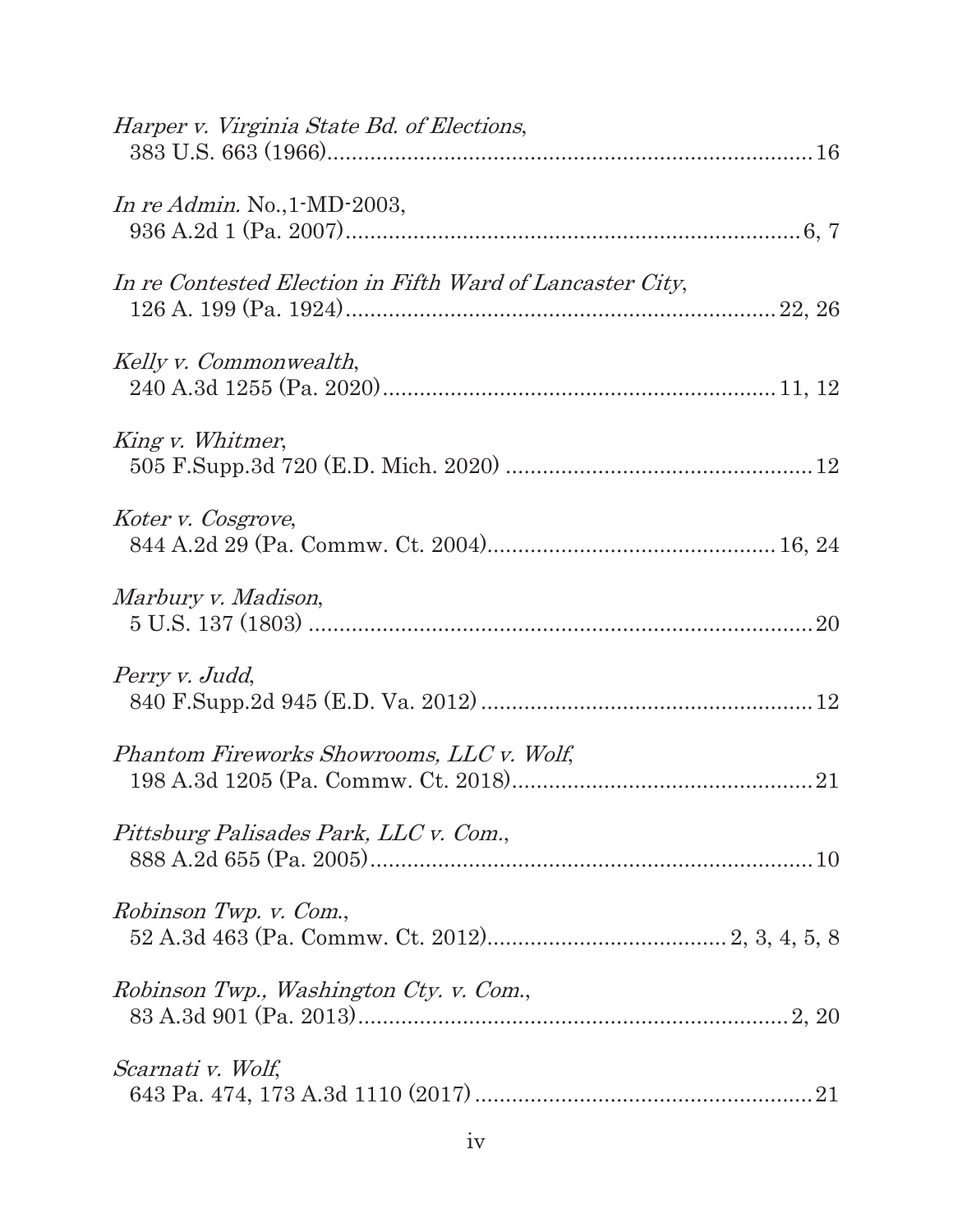| School Districts of Deer Lakes and Allegheny v. Kane, |  |
|-------------------------------------------------------|--|
| Smyth v. Ames,                                        |  |
| Sprague v. Casey,                                     |  |
| Stroyer v. Thomas,                                    |  |
| William Penn School District v. Pa. Dep't of Ed.,     |  |
| Wilson et ux. v. Philadelphia School District,        |  |
| Wilson v. King of Prussia Enterprises, Inc.,          |  |
| Zauflik v. Pennsbury Sch. Dist.,                      |  |
| <b>Statutes</b>                                       |  |
|                                                       |  |
|                                                       |  |
|                                                       |  |
|                                                       |  |
|                                                       |  |
|                                                       |  |
|                                                       |  |
|                                                       |  |
|                                                       |  |
|                                                       |  |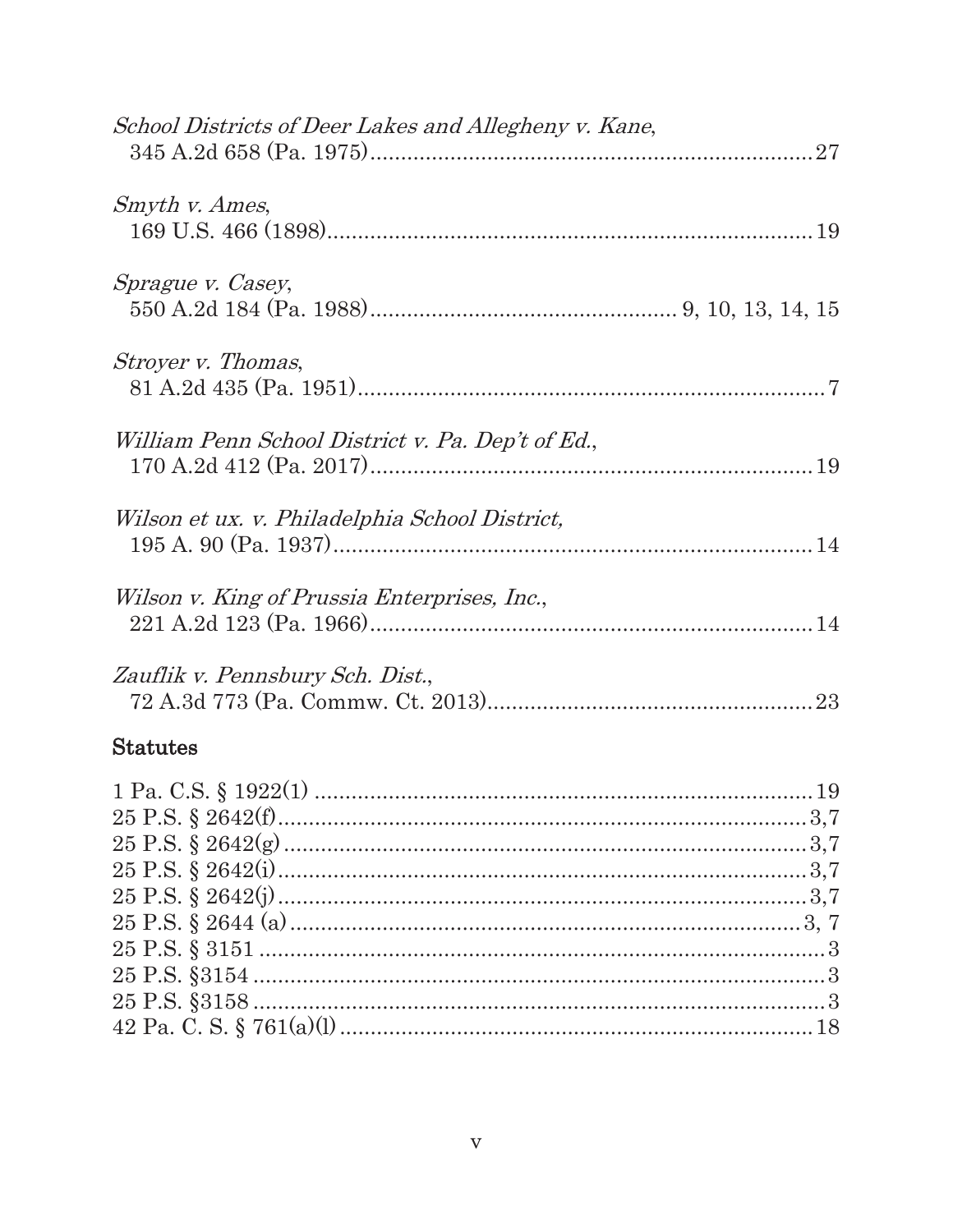# Constitutional Provisions

# Other Authorities

|--|--|--|--|--|

| A. Scalia & B. Garner, Reading Law: The Interpretation of Legal Texts |  |
|-----------------------------------------------------------------------|--|
|                                                                       |  |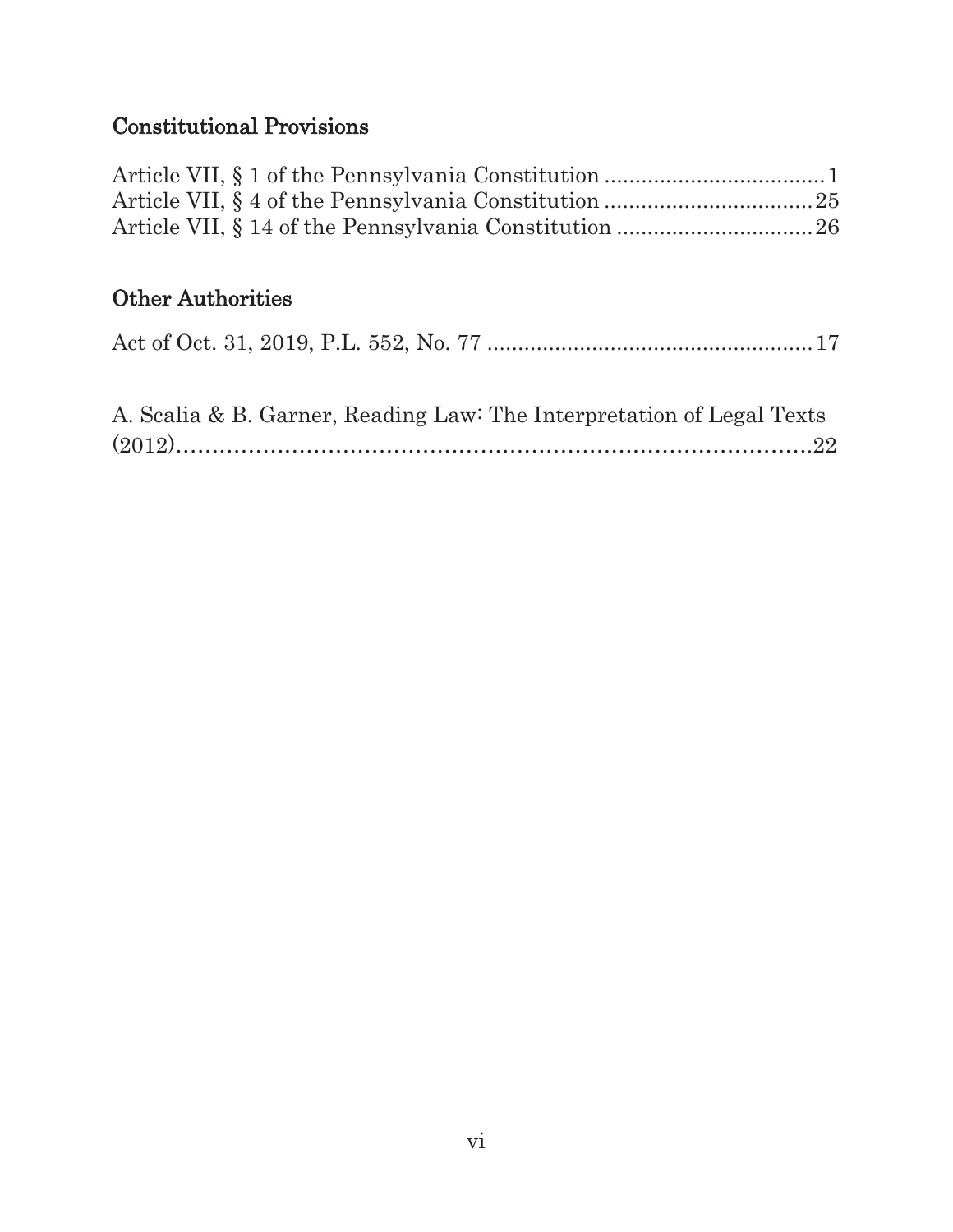#### INTRODUCTION

 Petitioner's argument is straightforward: the mailed ballot provisions of Act 77 violate Article VII, § 1 of the Pennsylvania Constitution. The text of Pennsylvania's Constitution and binding precedent confirm that the challenged provisions are unconstitutional.

None of Respondents' defenses insulate Act 77 from judicial review. Respondents' effort to immunize Act 77 from constitutional scrutiny would enshrine an unconstitutional voting process in Pennsylvania law and, if successful, prohibit future courts from declaring laws with latent constitutional defects unconstitutional. This Court should find that Petitioner has standing to bring his claim, that laches and Pennsylvania law do not preclude him from doing so, and that Act 77 violates the clear terms of the Pennsylvania Constitution under binding precedent of the Pennsylvania Supreme Court.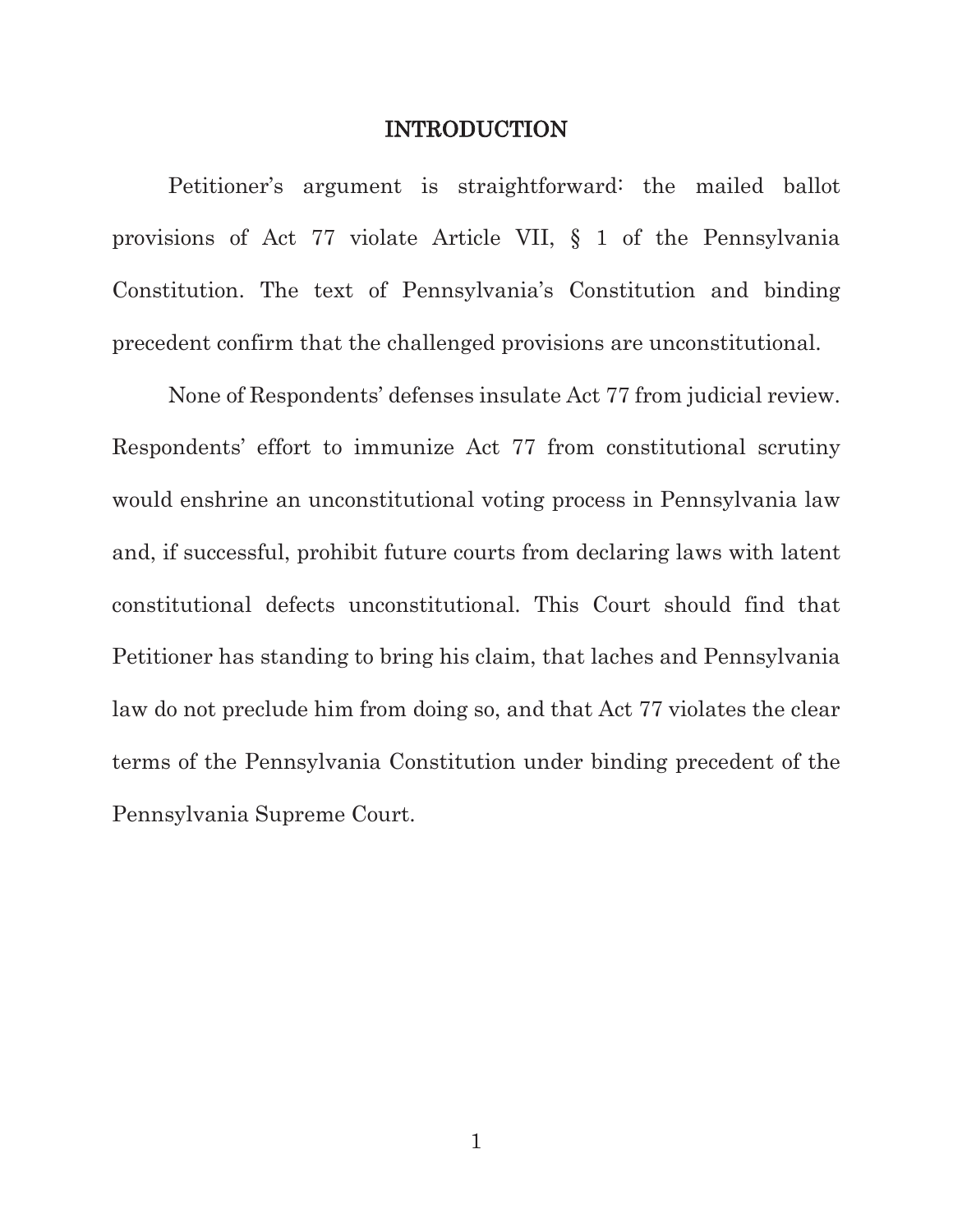### ARGUMENT

### I. MCLINKO HAS STANDING TO CHALLENGE ACT 77.

To maintain standing a party must have "a substantial, direct and immediate interest in the outcome of the litigation." Robinson Twp., *Washington Cty. v. Com.*, 83 A.3d 901, 917 (Pa. 2013) "A substantial interest in the outcome of litigation is one that surpasses the common interest of all citizens in procuring obedience to the law." Firearm Owners Against Crime v. City of Harrisburg, 218 A.3d 497, 506 (Pa. Commw. Ct. 2019). "A direct interest requires a causal connection between the asserted violation and the harm complained of." Id. "An interest is immediate when the causal connection is not remote or speculative." Id.

This Court has recognized that elected officials, like McLinko, satisfy these standards when they are called upon to make quasi-judicial judgments on a statute they perceive as unconstitutional. Robinson Twp. v. Com., 52 A.3d 463 (Pa. Commw. Ct. 2012), aff'd in part, rev'd in part sub nom., Robinson Twp., Washington Cty. v. Com., 83 A.3d 901 (Pa. 2013). As Respondents concede, Board of Election officials, like McLinko, are not mere clerks and exercise a host of judicial, quasi-judicial, and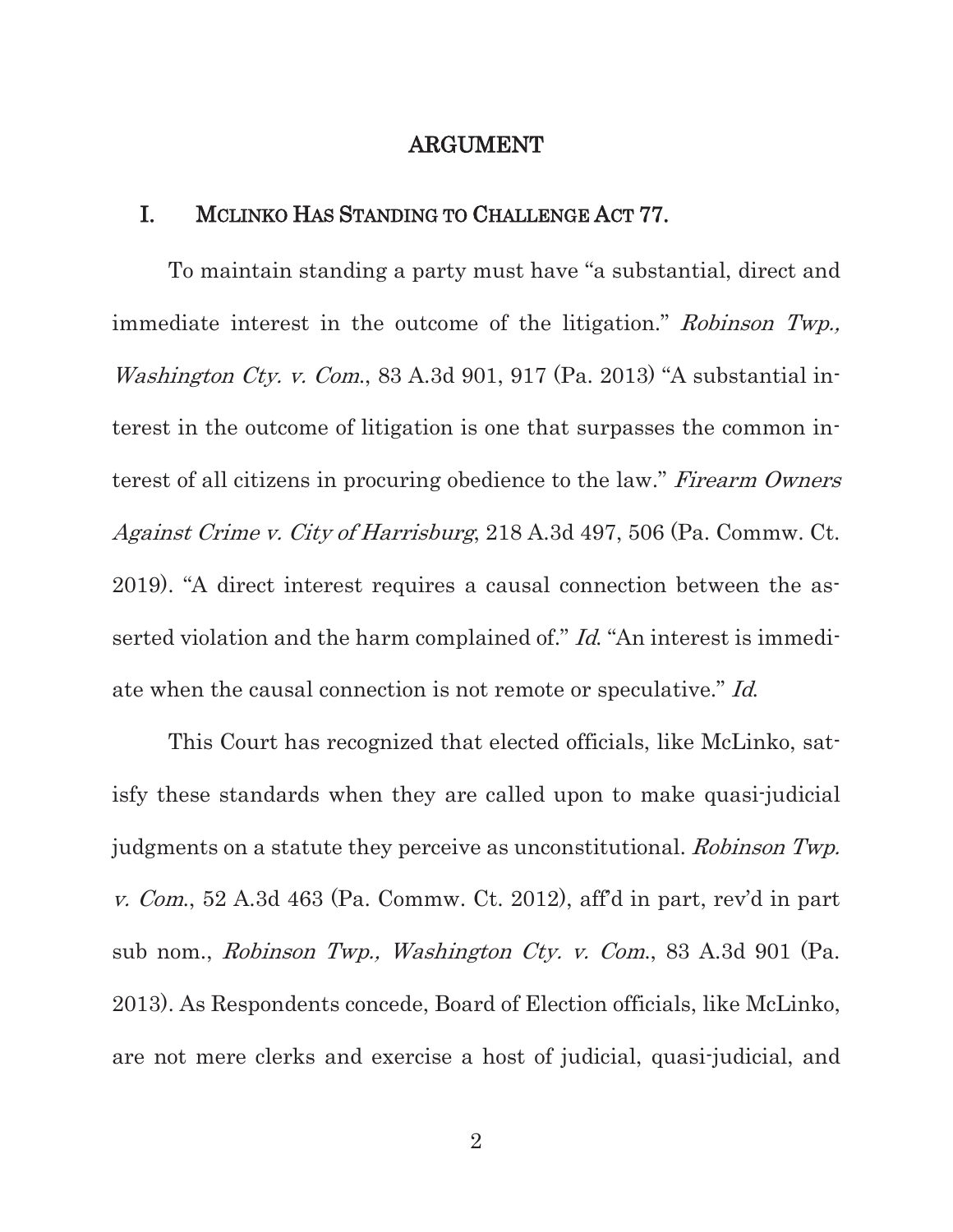executive functions, including, issuing rules and regulations under the election code, investigating claims of fraud, irregularities, and violations of the election code, issuing subpoenas, determining the sufficiency of nomination petitions, ordering recounts or recanvassing of votes, and certifying election results. 25 P.S. §§ 2642, 2644, 3151, 3154, and 3158. That McLinko is but one member of a board exercising these functions does not change his station for standing purposes. Robinson Twp., 52 A.3d at 475.

 Still, even if McLinko does not satisfy the traditional factors for standing (he does), standing is appropriate under *Application of Biester*, 487 Pa. 438, 409 A.2d 848 (1979). As a member of a County Board of Elections, there is no better individual situated to assert claims regarding the constitutionality of Act 77.

Therefore, McLinko has standing.

## A. AS A MEMBER OF THE BOARD OF ELECTIONS, MCLINKO HAS A SUBSTANTIAL, PARTICULARIZED INTEREST IN THE CONSTITUTIONALITY OF ACT 77.

Respondents contend that McLinko lacks a substantial, particularized interest to challenge Act 77's constitutionality because "public officials cannot demonstrate a substantial interest by asserting their duties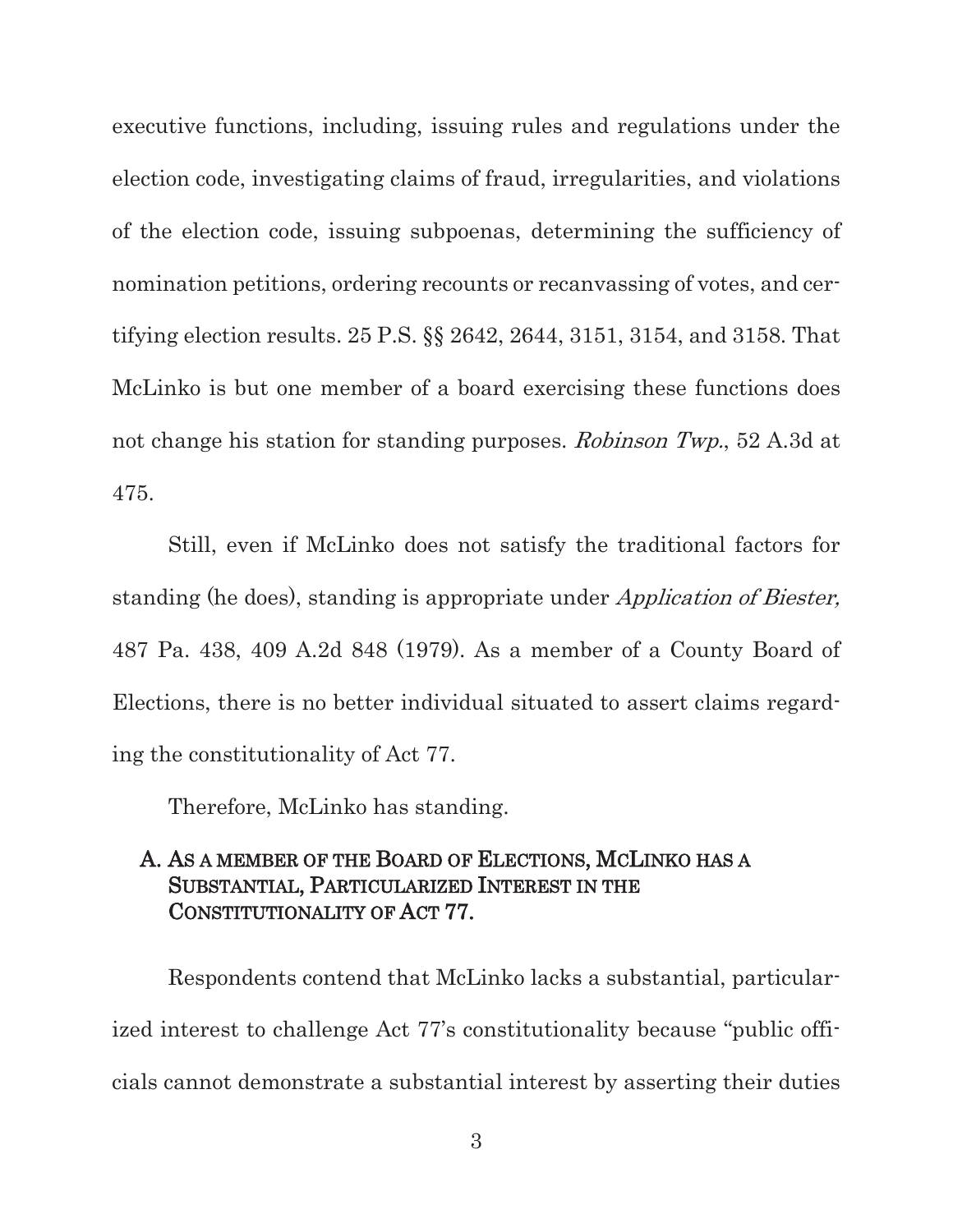are unlawful." Resp. Br., 11-19. While a party's status as a public official does not, *ipso facto*, confer standing, the law does not categorically preclude standing for public officials in exercising their official duties as Respondents suggest.

In Robinson Twp., this Court held that local officials have standing to challenge the constitutionality of a statute when those officials are called upon to exercise their authority based on a statute they believe is unconstitutional. In that case, this Court ruled that two councilmembers had standing to challenge the constitutionality of a statute they were charged with administering. *Id.* at 475. The councilmembers argued they had standing because they could be subjected to personal liability and would be required to vote on the passage of zoning amendments, which the councilmembers believed were unconstitutional, under the challenged law. *Id.* The court held that officials have a significant interest where there is some "discernible adverse effect to some interest other than the abstract interest of all citizens in having others comply with the law." *Id.* The court explicitly held "as local elected officials acting in their official capacities for their individual municipalities and being required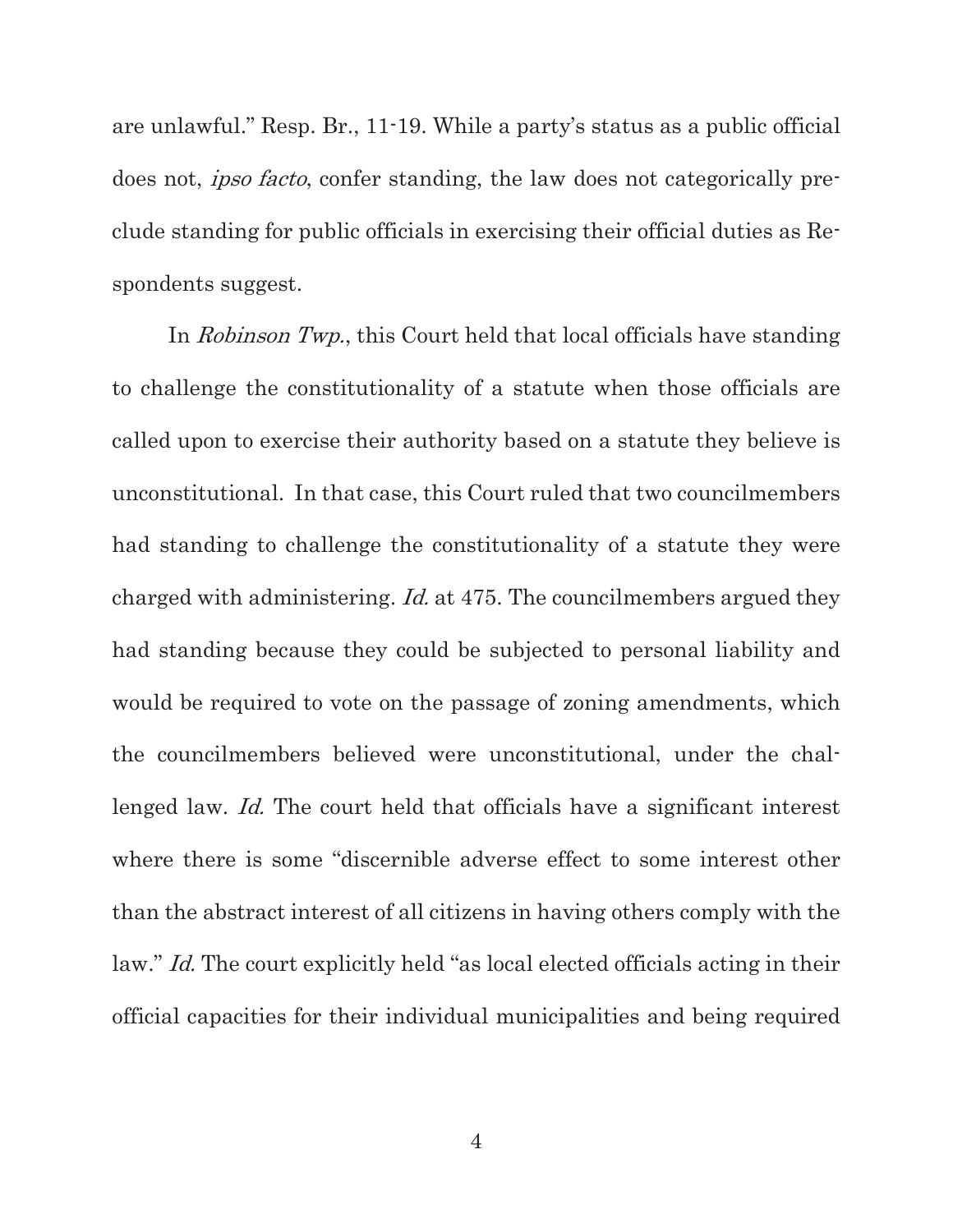to vote for zoning amendments they believe are unconstitutional, [they] have standing to bring the action." *Id.* at 476.

McLinko's standing is indistinguishable from the councilmembers in Robinson Twp. McLinko is acting in his official capacity for his individual county and will be required to deliberate and cast a vote on every official action taken by the Board, including implementing and administering Act 77, an act that Petitioner believes is unconstitutional. McLinko will be required to determine the validity of ballots and certify that the results of an election are true and correct when he believes that certain ballots were cast in an unconstitutional manner. There is no distinction between councilmembers potentially voting on zoning amendments pursuant to an unconstitutional statute and McLinko certifying the results of an election based on a statute he believes is unconstitutional. If anything, McLinko's standing is actually stronger than the councilmembers in *Robinson Twp.* because he will be required to vote on rules, regulations, and the acceptance of ballots pursuant to a statute he in good faith believes is unconstitutional.

This discernible interest is sufficient to establish standing.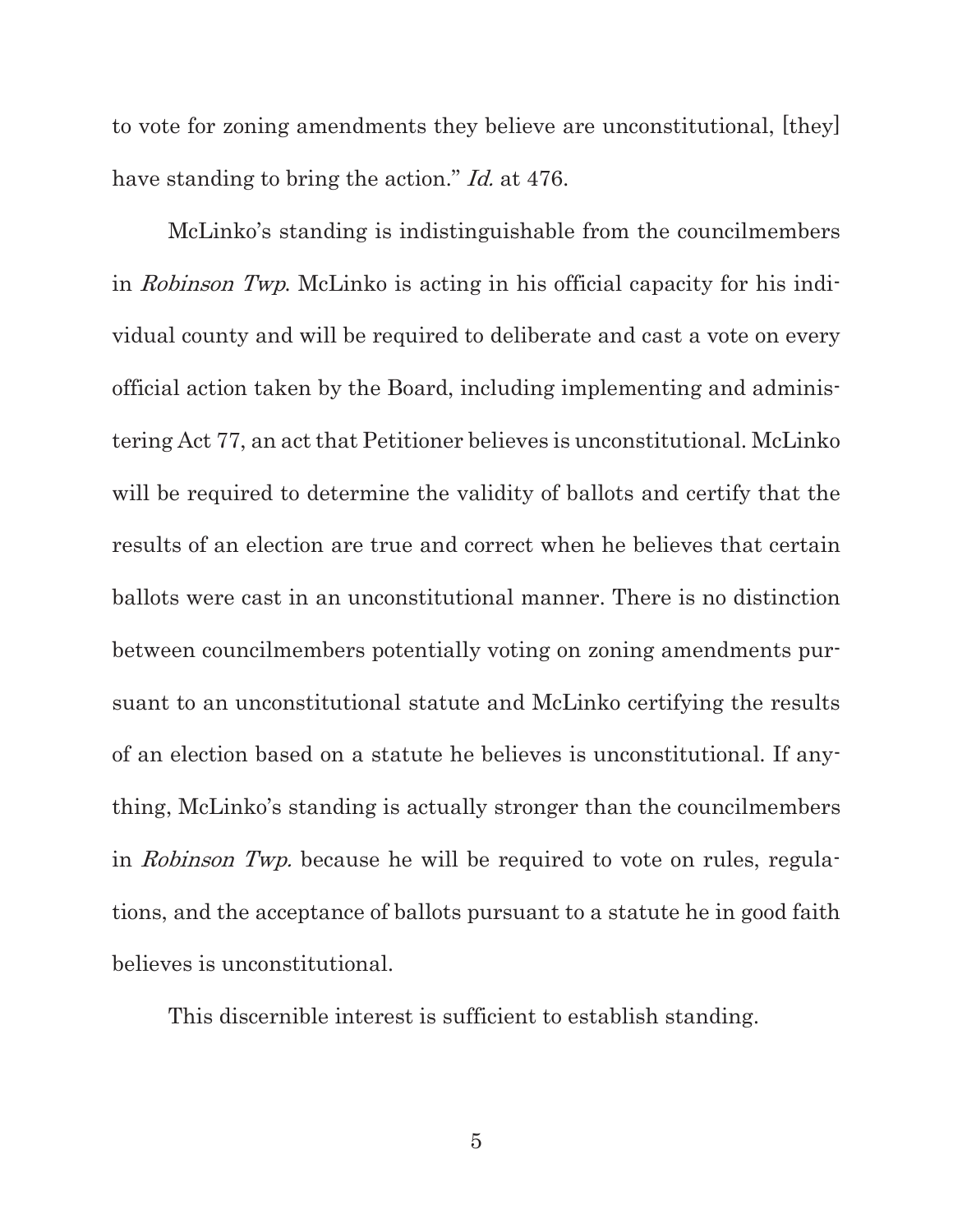#### 1. MCLINKO'S DUTIES ARE NOT PURELY MINISTERIAL.

Respondents' attempt to further diminish McLinko's standing by characterizing the duties of the Board of Elections as "purely ministerial." Resp., Br. 17. But this is not the law. Pennsylvania has long recognized that Boards of Elections perform more than purely ministerial functions. Boord v. Maurer, 22 A.2d 902, 904 (Pa.1941) ("The Election Code makes the County Board of Election more than a mere ministerial body. It clothes them with quasi-judicial functions."); Appeal of McCracken, 88 A.2d 787, 788 (Pa.1952) ("Canvassing and computing necessarily embrace acts of discretion."); Donald Trump v. Philadelphia Cty. Bd. of Elections, 241 A.3d 120 (Pa. Commw. Ct. 2020).

Respondents reliance on In re Admin. No. 1-MD-2003, 936 A.2d 1 (Pa. 2007), is misplaced because the duties of a court clerk are vastly different than those of a member of the County Board of Elections. That case addressed the standing of a clerk of the court to challenge an administrative order regarding the filing of records. There the Supreme Court defined purely ministerial offices as those that lack any quasi-judicial duties and exercise no discretion to interpret rules and statutes. Id. at 9.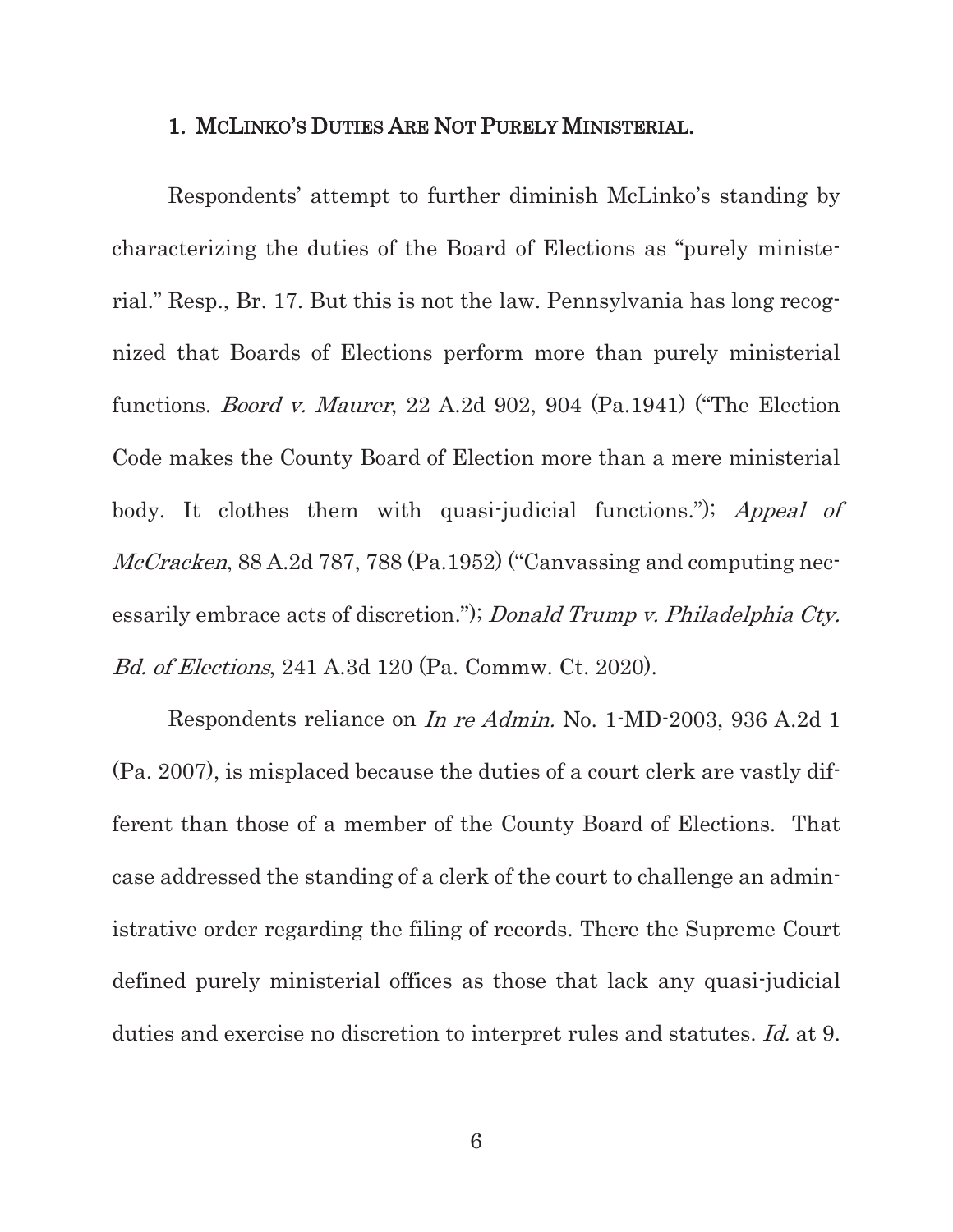Notwithstanding binding precedent holding that Boards of Election are not purely ministerial bodies, Appeal of McCracken, 88 A.2d at 788, the express powers and duties conferred on the Board of Elections under the Election Code make clear that they are not purely ministerial bodies. Among other thing, County Boards:

- Issue rules and regulations they deem necessary for the administration of elections  $(25 \text{ P.S.} \text{ } \text{\$} 2642 \text{ (f)});$
- Ensure that elections are "honestly, efficiently, and uniformly conducted;"  $(25 \text{ P.S.} \S 2642(g));$
- Investigate election fraud  $(25 \text{ P.S. } § 2642(i));$
- Determine the sufficiency of nominating petitions (25 P.S.  $\S$ )  $2642(j)$ ; and
- Conduct investigations, issue subpoenas, summon witnesses, and compel production of documents. (25 P.S. § 2644 (a)).

McLinko is not simply following orders or pushing papers like the clerk in In re Admin. Order No. 1-MD-2003. McLinko is not just some "humanized adding machine." *Appeal of McCracken*, 88 A.2d 787 (Pa. 1952). Rather, McLinko is exercising discretion and making legal determinations as to the actual validity of mail ballots during canvassing, an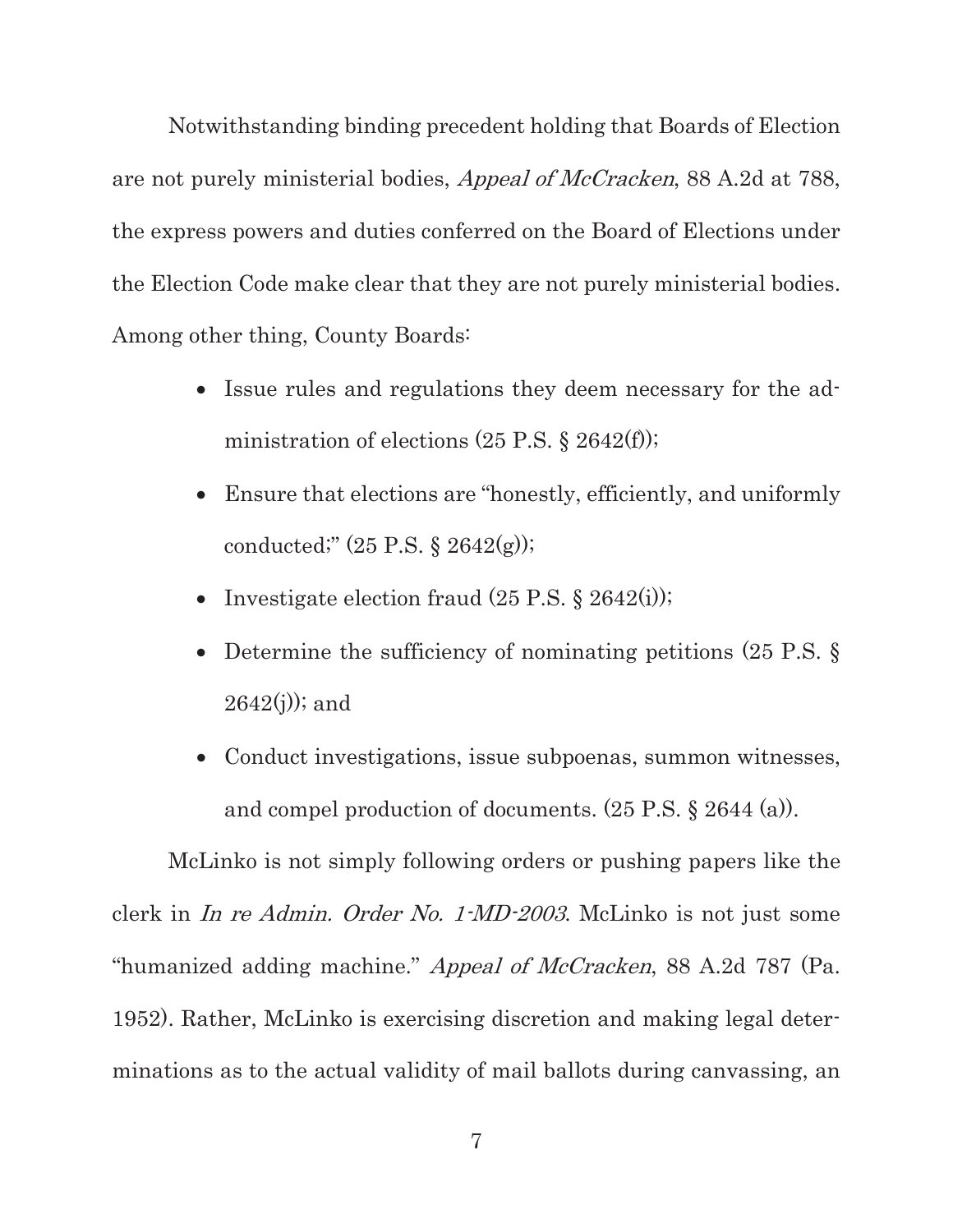expressly quasi-judicial duty directly implicated by Act 77. Id. at 788. For this reason Respondents' citation to Stroyer v. Thomas, 81 A.2d 435, 427 (Pa. 1951) is of no relevance, for that decision observed merely that some functions of a Board of Elections are ministerial—but the determination of the validity of ballots is not such an act.

In sum, the discretion afforded to McLinko due to the quasi-judicial nature of his duties under Act 77, and his need to make such decisions constitutionally, provide him with sufficient interest to have standing to seek this Court's declaration of law.

# 2. MCLINKO HAS STANDING EVEN THOUGH HE BRINGS THIS ACTION ALONE.

Respondents also suggest that McLinko lacks standing to bring this action on his own because the Board of Elections is a multi-member body that can act only by majority decision, but this argument also fails. Resp. Br., 19-21. A party's position on a multi-member quasi-judicial body does not his standing. For example, plaintiffs in *Robinson Township* were individual councilmembers who sued on behalf of their respective municipalities. Robinson Twp., 52 A.3d at 475. The court recognized the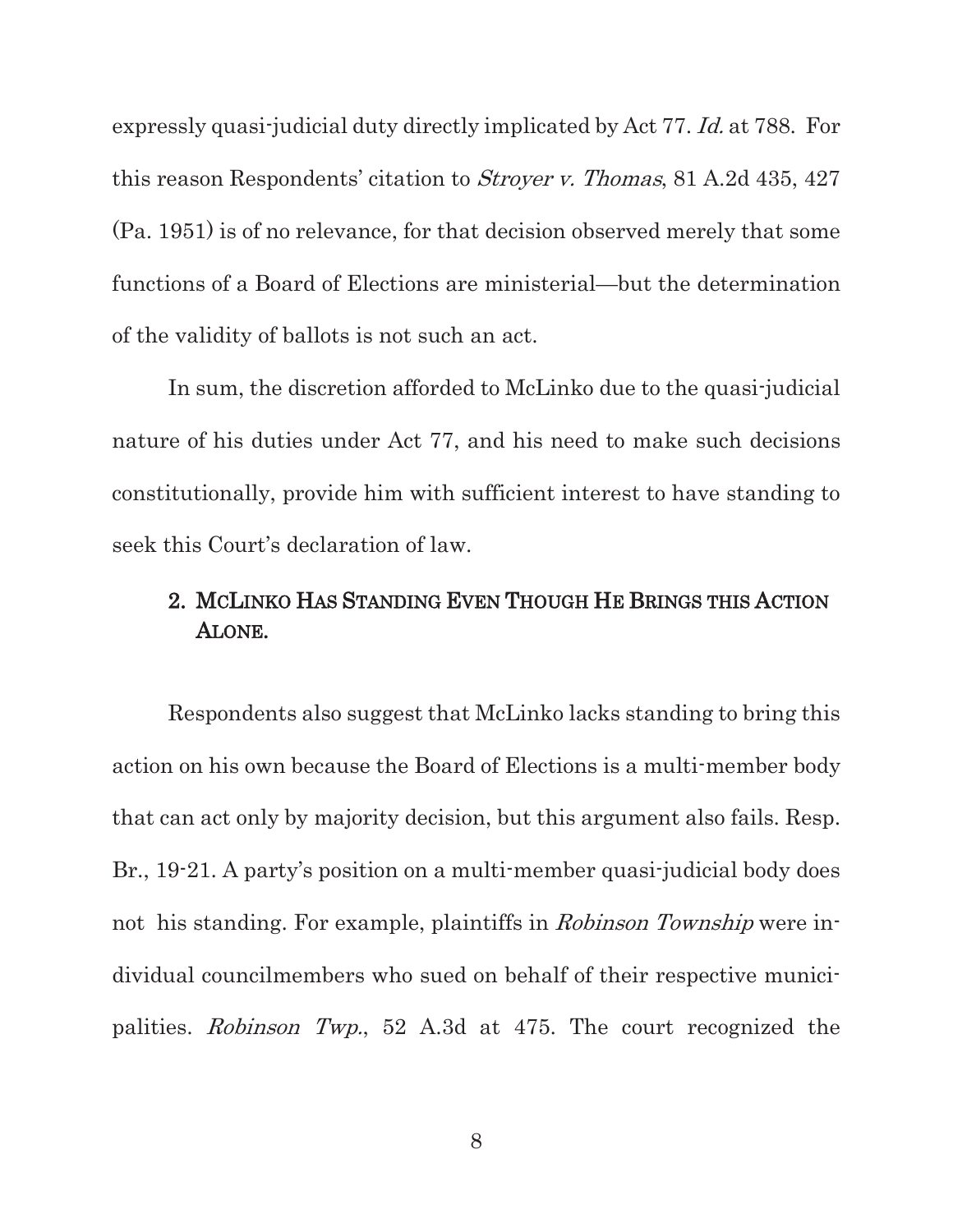individual interest of each official and did not arbitrarily mandate that they could only sue with the consent of all councilmembers.

Likewise, Pennsylvania recognizes legislative standing of individual members of the General Assembly, notwithstanding that they are members of a multi-member body which can only act through majority vote. Fumo v. City of Philadelphia, 601 Pa. 322, 972 A.2d 487 (2009).

Thus, Petitioner has standing to bring this action for declaratory relief as to the constitutionality of Act 77.

### B. MCLINKO HAS TAXPAYER STANDING.

While McLinko satisfies the traditional requirements for standing, he also satisfies the requirements for general taxpayer standing. Pennsylvania recognizes general taxpayer standing to challenge the constitutionality of a law because "otherwise a large body of governmental activity would be unchallenged in the courts." Sprague v. Casey, 550 A.2d 184, 187 (Pa. 1988). In Sprague, the Supreme Court held the grant of taxpayer standing is particularly appropriate in election related matters "because the determination of the constitutionality of the election is a function of the courts, (citations omitted) and redress through other channels is unavailable." Id.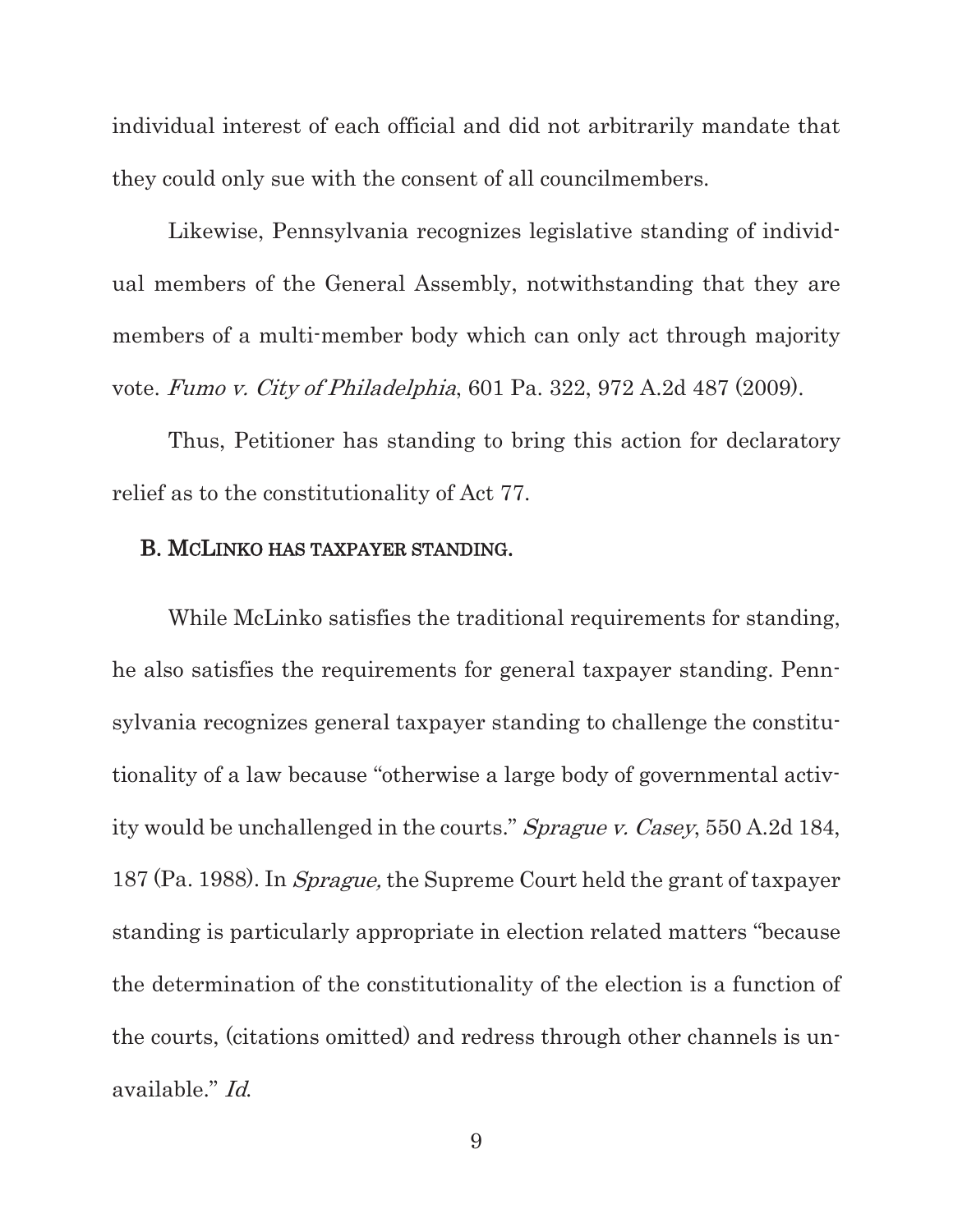Our courts apply several factors to determine whether to grant taxpayer standing: that the government action would otherwise go unchallenged, the appropriateness of judicial relief, the availability of redress through other channels, and the existence of better persons situated to assert the claim. Id.; Pittsburg Palisades Park, LLC v. Com., 888 A.2d 655, 662 (Pa. 2005). Each of these factors is at play here. First and foremost, there is no person better situated to challenge the constitutionality of Act 77 than McLinko, who is an elected official charged with administering rules and regulations, investigating claims of fraud, and certifying election results. Second, judicial relief is appropriate because of the importance of the integrity of our election process. Third, McLinko lacks redress through other channels and the judiciary is the branch of government that ultimately decides the constitutionality of statutes. Finally, if McLinko does not challenge the Act, it would likely go unchallenged before the election.

Like the plaintiff in *Sprague*, McLinko satisfies all of the elements of taxpayer standing. So, even if McLinko did not satisfy traditional standing requirements, he maintains taxpayer standing.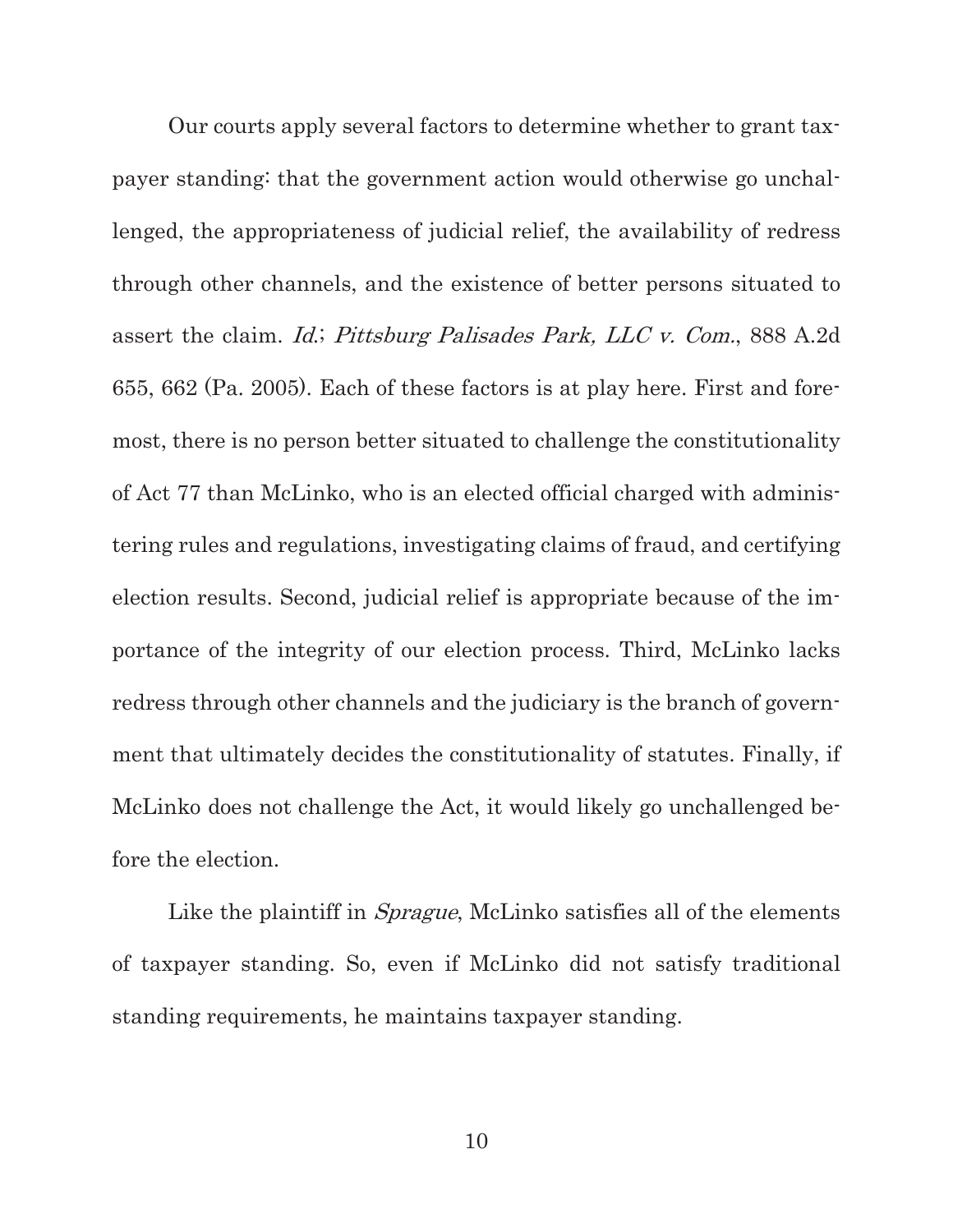### II. LACHES DOES NOT BAR PETITIONER'S CLAIM

#### A. *KELLY* IS NOT BINDING PRECEDENT.

Respondents urge this Court to adopt the Supreme Court's rationale in Kelly v. Commonwealth, 240 A.3d 1255 (Pa. 2020). However, as Respondents conceded – albeit in a footnote –  $Kelly$  is a per curiam opinion, which is not precedential and is not binding authority. Cagey  $\nu$ . Commonwealth, 645 Pa. 268, 284, 179 A.3d 458, 467 (2018) ("we have unequivocally explained on multiple occasions that the legal significance of per curiam decisions is limited to setting out the law of the case and that such decisions are not precedential, even when they cite to binding authority.")

The other problem with *Kelly* is that it never addressed the merits of the constitutionality of Act 77. The case was dismissed based exclusively on the doctrine of laches. Kelly, 240 A.3d at 1257. As Justice Saylor noted in his concurring and dissenting statement, the fundamental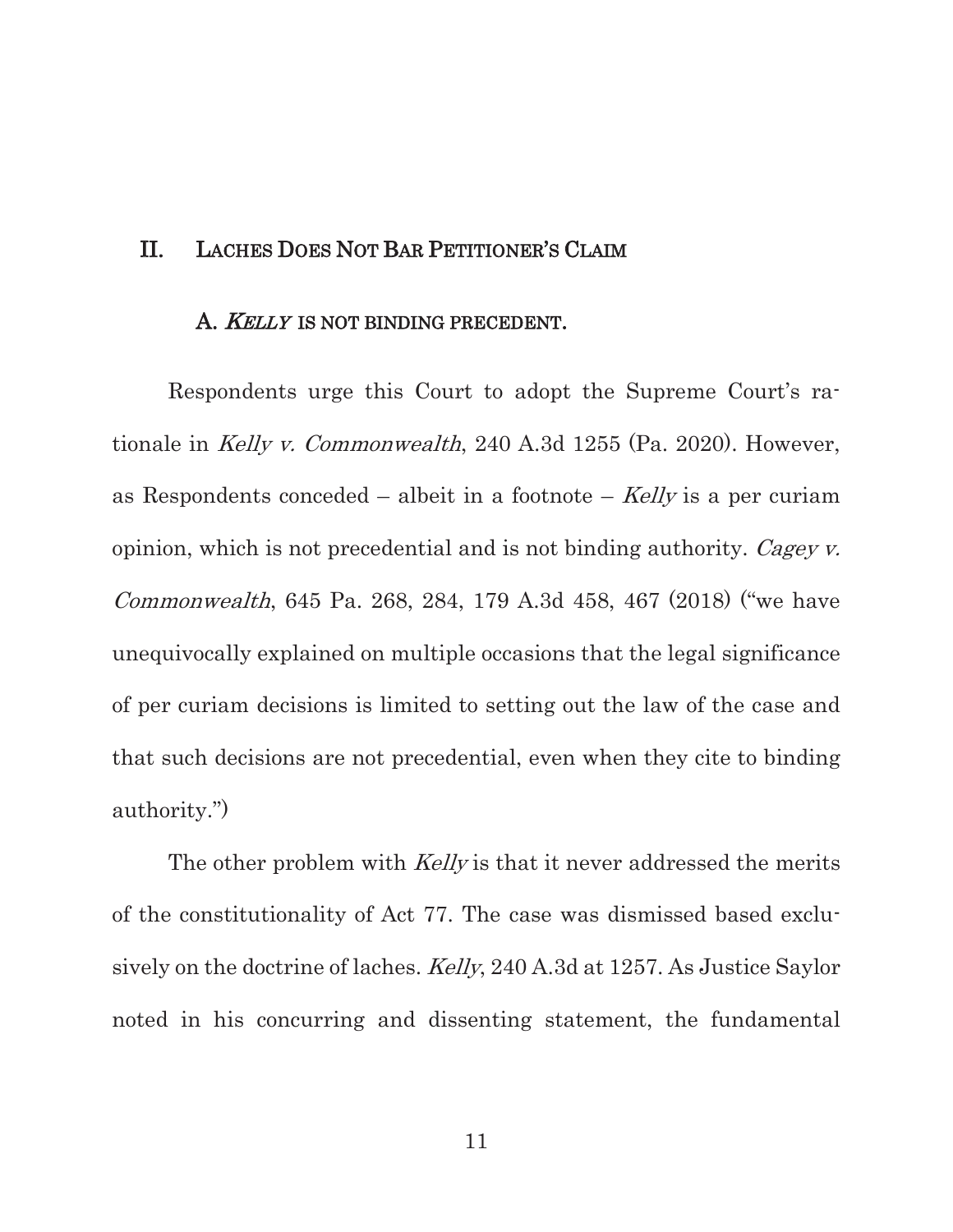constitutional questions raised by petitioners in that case, which are the same as those before this Court, remained unresolved. *Id.* at 1262.

Contrary to Respondents' claim, Kelly is a wholly different case. Kelly was decided immediately after one of the most contentious elections in American history, when the Supreme Court of Pennsylvania exercised its extraordinary jurisdiction to resolve an issue before Pennsylvania's electoral vote certification. The Petitioners in Kelly included losing candidates in the 2020 election and the relief they sought was a retrospective court injunction "to invalidate the ballots of the millions of Pennsylvania voters who utilized the mail-in voting procedures established by Act 77" and, moreover, they "advocated the extraordinary proposition that the court disenfranchise all 6.9 million Pennsylvanians who voted in the General Election and instead 'direct[ ] the General Assembly to choose Pennsylvania's electors.'" Kelly, 240 A.3d at 1256. Courts routinely reject post-election challenges by sore losers who slept on their rights, lost, and then entreated a court to overturn the will of the voters. See, e.g., King v. Whitmer, 505 F.Supp.3d 720, 731 (E.D. Mich. 2020); Perry v. Judd, 840 F.Supp.2d 945, 955 (E.D. Va. 2012). And in many of those decisions courts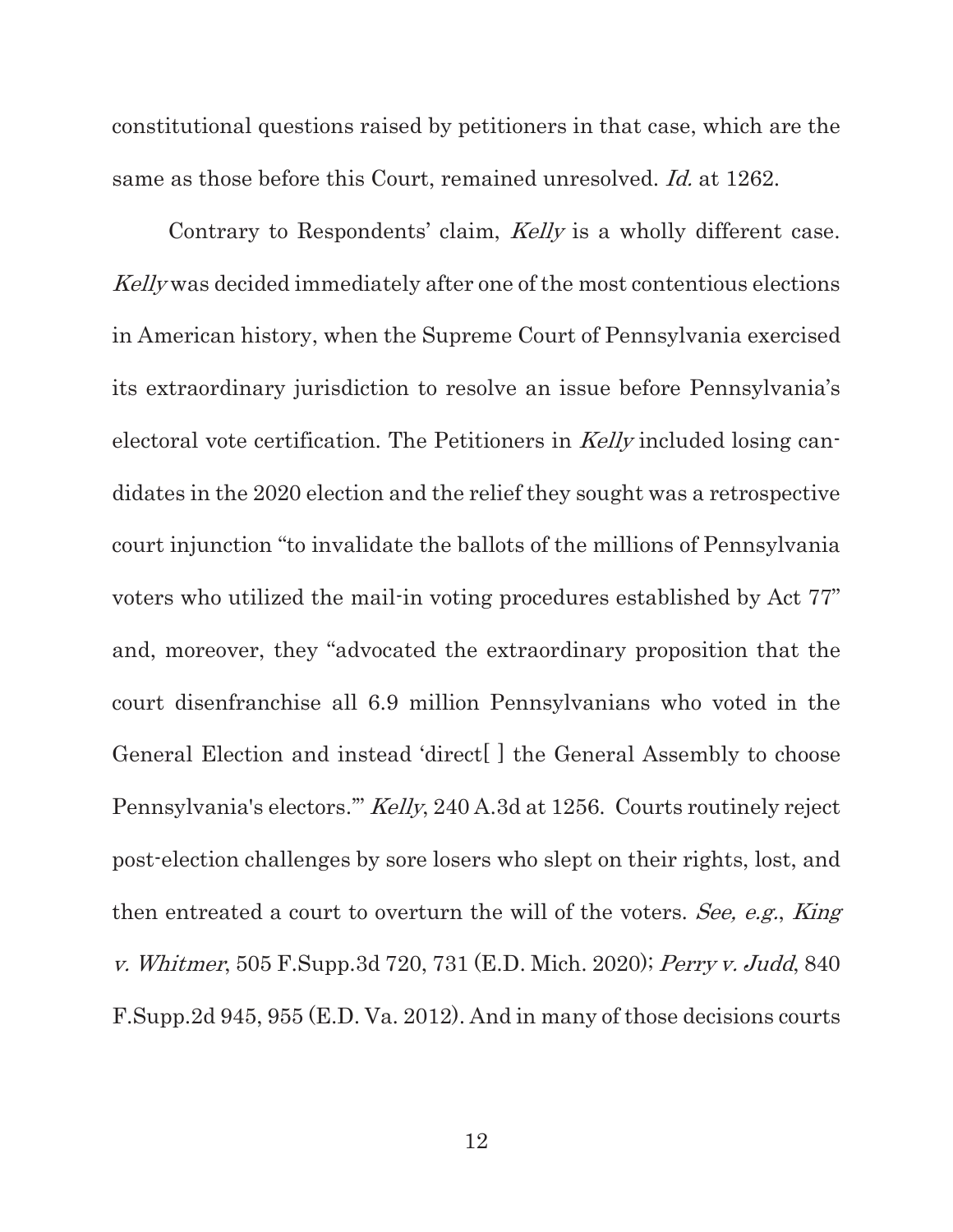include an implicit or explicit admonition that the legal challenge to an election rule should have been brought before the election.

Here, by contrast, McLinko is not a candidate for office, and does not seek to disenfranchise a single Pennsylvania voter. He presents a straightforward legal argument for a prospective declaration of law to guide his conduct in future elections. He has neither slept on his rights, nor prejudiced any particular person, and certainly no one who cast a ballot in reliance on Act 77. Analogizing this case to Kelly is inappropriate.

## B. THE DOCTRINE OF LACHES DOES NOT APPLY NOTWITHSTANDING THE INAPPLICABILITY OF KELLY.

Laches is an equitable defense that bars relief when a party's dereliction indicates a lack of due diligence in failing to institute an action, and such failure results in prejudice to another because that person changed her position in reliance on the delay. Commonwealth ex rel. Baldwin v. Richard, 561 Pa. 489, 751 A.2d 647 (2000). But the government cannot use laches to amend the Pennsylvania Constitution or bar a challenge to an unconstitutional statute. Sprague, 550 A.2d at 188. Indeed, laches does not bar an attack on the constitutionality of a statute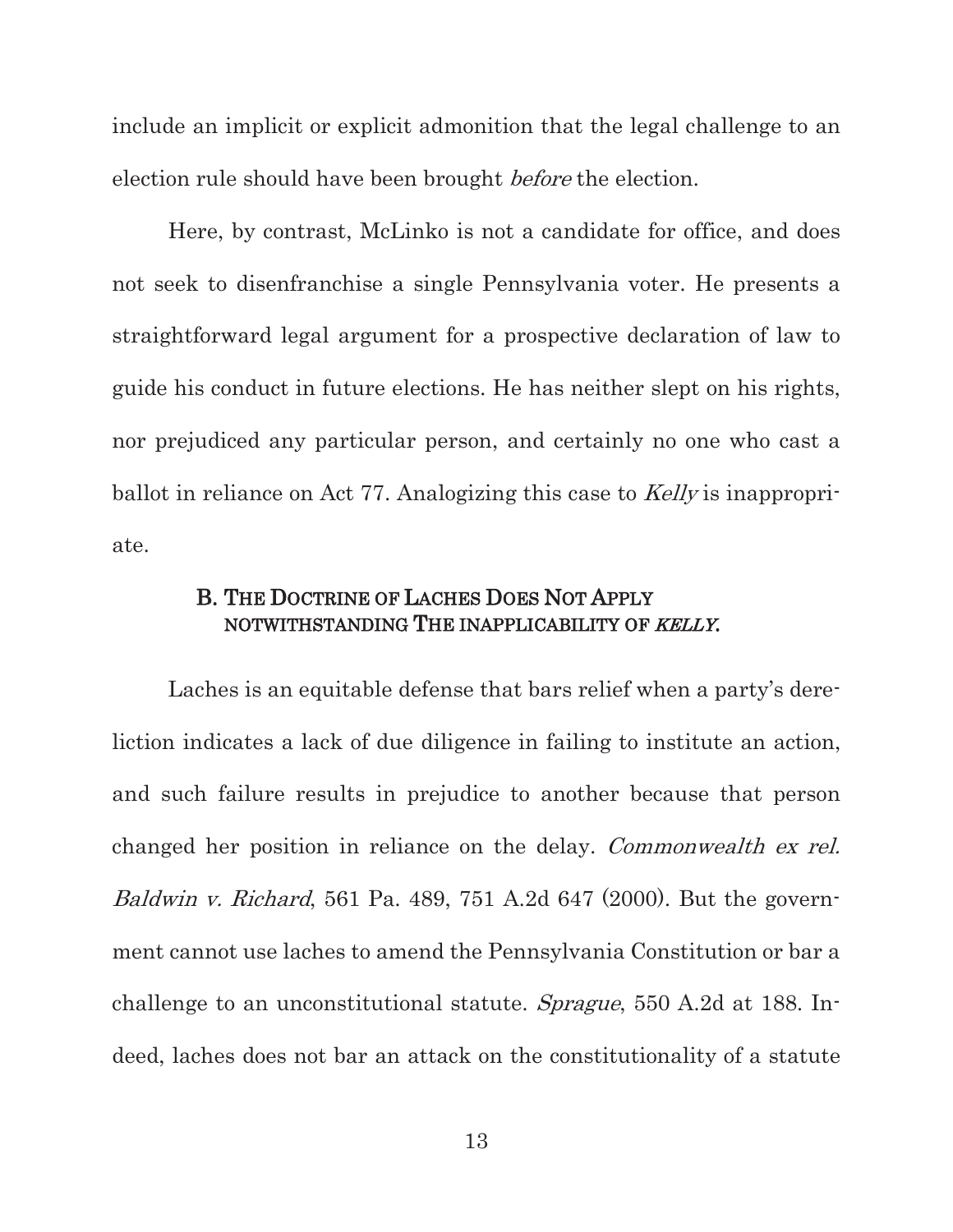as to its future operation, especially where the legislation involves a fundamental right like the right to vote. Id. Again, the Supreme Court's decision in Sprague is instructive.

There the Supreme Court found that a taxpayer's over six-month delay in bringing an action did not prevent the court from hearing constitutional claims under the doctrine of laches even though the government had begun implementing the law. *Id.* The Court held that "laches" and prejudice can never be permitted to amend the Constitution." Id. And it cited to Wilson et ux. v. Philadelphia School District, et al., 328 Pa. 225, 195 A. 90 (1937), where the Pennsylvania Supreme Court found:

We have not been able to discover any case which holds that laches will bar an attack upon the constitutionality of a statute as to its future operation, especially where the legislation involves a fundamental question going to the very roots of our representative form of government and concerning one of its highest prerogatives. To so hold would establish a dangerous precedent, the evil effect of which might reach far beyond present expectations.

Id. at 188-89. Respondents have not cited a single case besides Kelly, a post-election challenge completely different from this case, where the Pennsylvania Supreme Court invoked laches to thwart a constitutional challenge to a Pennsylvania statute.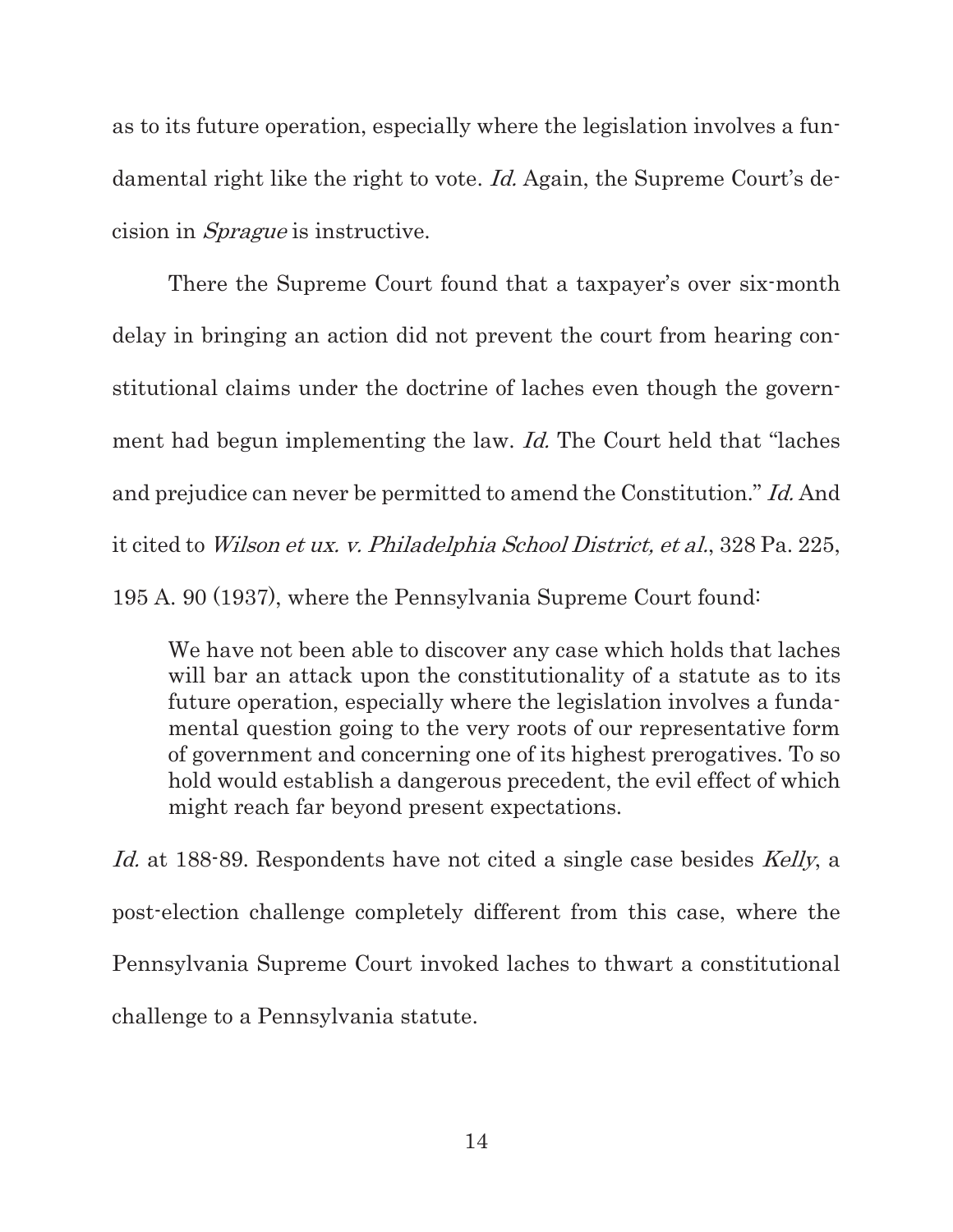Respondents' argument that McLinko's challenge almost two years after the law was enacted constitutes an unreasonable delay misses the mark. "The application of the equitable doctrine of laches does not depend upon the fact that a certain definite time has elapsed since the cause of action accrued, but whether, under the circumstances of the particular case, the complaining party is guilty of want of due diligence in failing to institute his action." Wilson v. King of Prussia Enterprises, Inc., 221 A.2d 123, 126 (1966). And even if Petitioner's short delay was unreasonable, which it is not, no delay can justify permitting a patently unconstitutional law to remain on the books for all time.

Respondents contend that they have been prejudiced by McLinko's alleged delay in bringing this case because they and others have "spent millions of dollars and many, many hours implementing Act 77 and educating elections workers and voters about universal mail-in voting." Resp. Br., 26. But "the sort of prejudice required to raise the defense of laches is some changed condition of the parties which occurs during the period of, and in reliance on, the delay." Sprague, 550 A.2d at 188. Like the respondents in Sprague, Respondents here "began preparing and spending time and money" on mail ballots and educating voters "as soon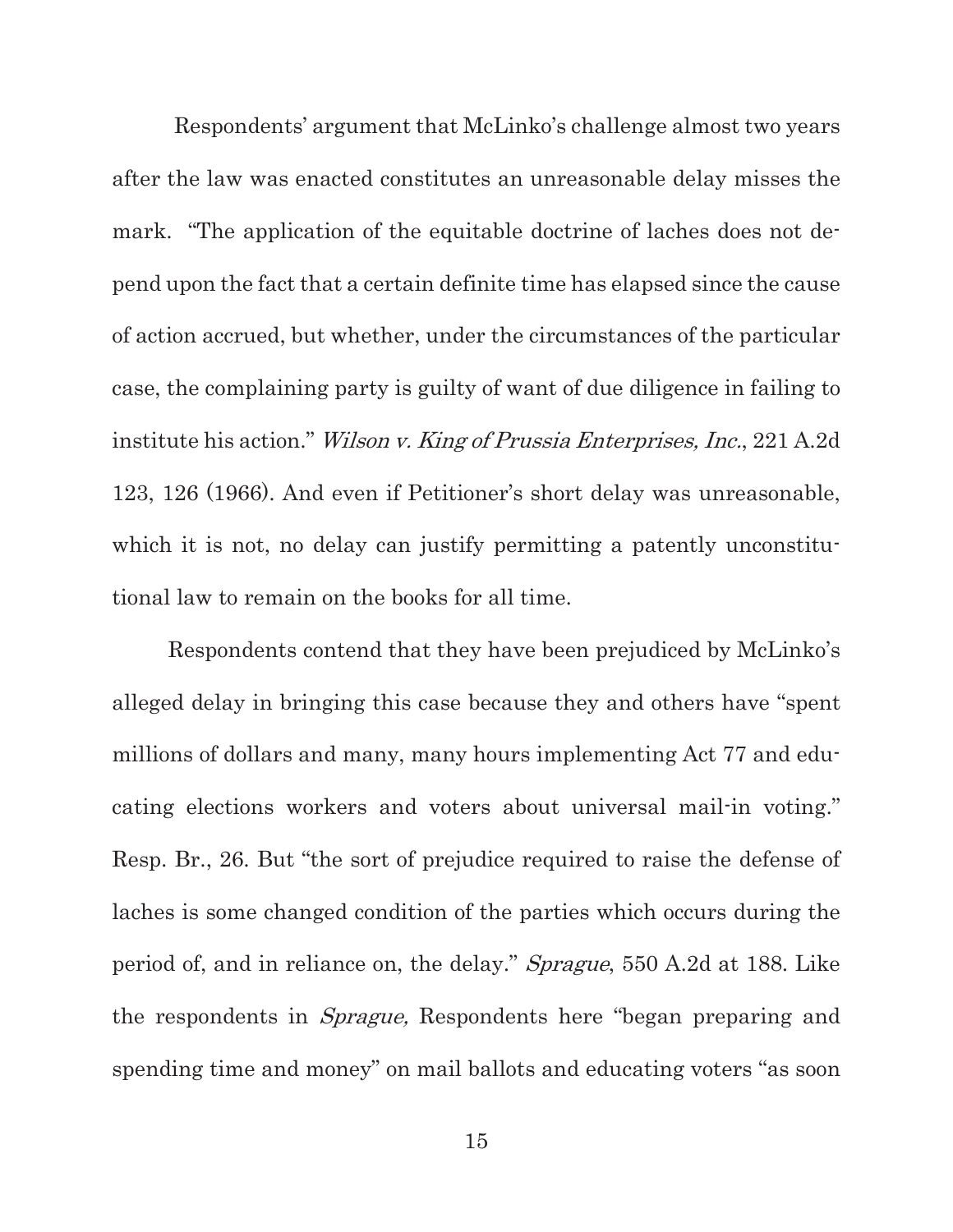as they knew there would be an election." Id. Respondents "did not act solely in reliance on petitioner's lack of action" and thus cannot claim prejudice necessary to invoke laches. Id.

Moreover, the determination that a statute is unconstitutional should not hinge on whether the outcome will be neat and tidy or whether the government has invested time and money based on the mistaken belief that a statute is viable. If that were true, then segregated schools would still exist. Or, as a more recent example, the eviction moratorium ordered by the Center for Disease Control would avoid judicial review.

Respondents argue that *Koter v. Cosgrove*, 844 A.2d 29 (Pa.) Commw. Ct. 2004) supports a finding of prejudice and that "overturning Act 77 now would require reeducating millions of voters and risks disenfranchising untold numbers of Pennsylvanians." Resp. Br., 26-27. But Koter did not involve a constitutional challenge to an election law and is not binding on this Court. And there is no evidence here that Respondents relied upon McLinko's alleged failure to bring his claim in expending funds for mail ballots or voter education. Further, there is zero evidence that the elimination of an unconstitutional means of voting will somehow disenfranchise anyone or jeopardize ballots previously cast in reliance on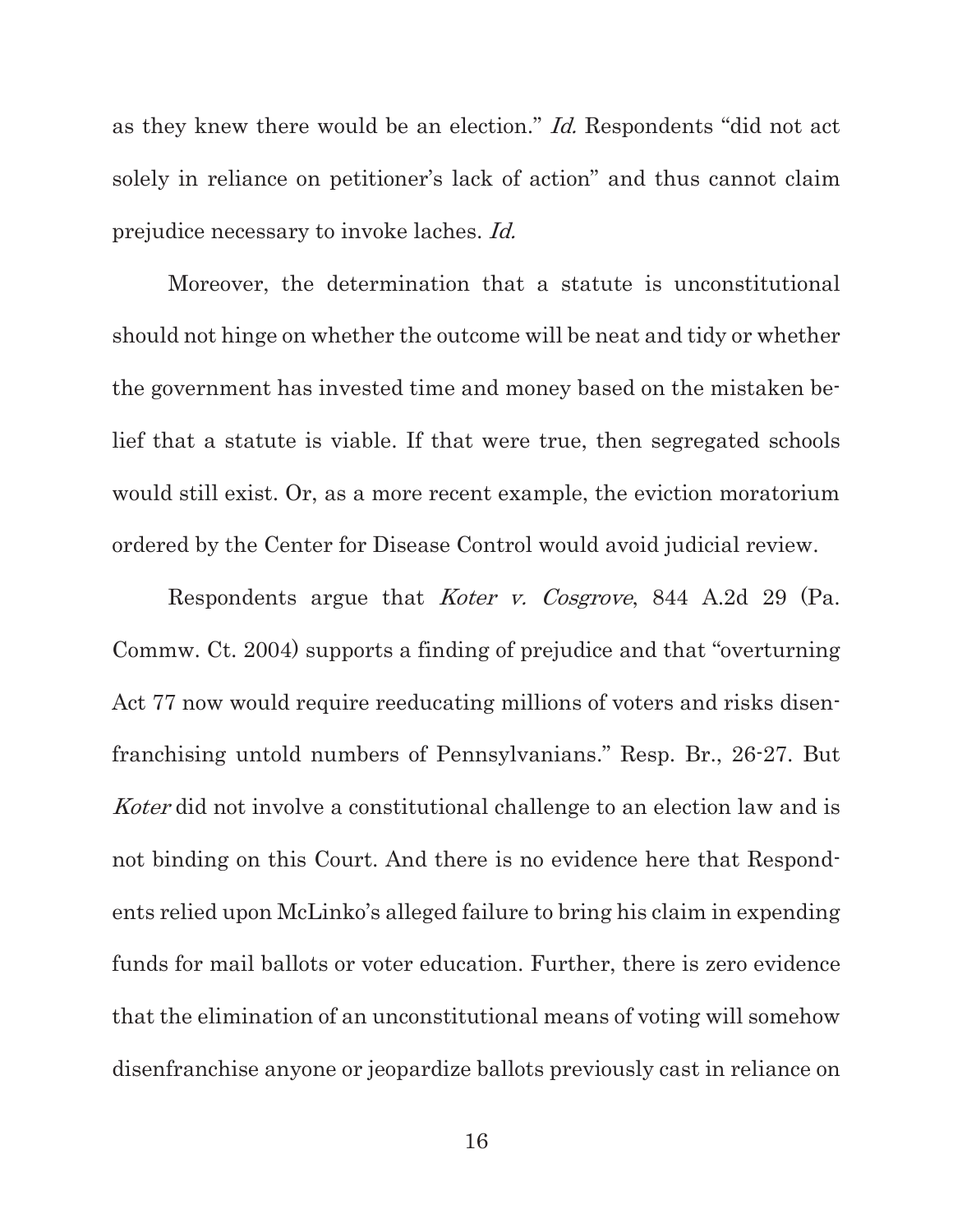Act 77. To the contrary, McLinko filed his claim before the election and asked this Court for expedited relief to avoid that potential.

If this Court adopts Respondents' position, then no party will ever be able to challenge plainly unconstitutional measures that were adopted but not challenged until a later date. For example, poll taxes and literacy tests for voting were widely accepted and administered for decades but later challenged and rightly struck down. See, e.g., Harper v. Virginia State Bd. of Elections, 383 U.S. 663 (1966) (striking poll tax in place for decades). Further, Petitioner did not unreasonably delay in bringing his claim, and the time that elapsed since the law's enactment has not prejudiced Respondents.

## III. THE STATUTE DOES NOT PRECLUDE MCLINKO'S CONSTITUTIONAL **CHALLENGE**

Respondents contend that the Pennsylvania legislature has insulated certain provisions of Act 77 from all constitutional challenges brought after April 28, 2020, and thus Petitioner's claim is statutorily time-barred. Resp. Br., 28-31. Respondents misread Act 77. Still, the alleged limitations period in Act 77 does not shield it from judicial review.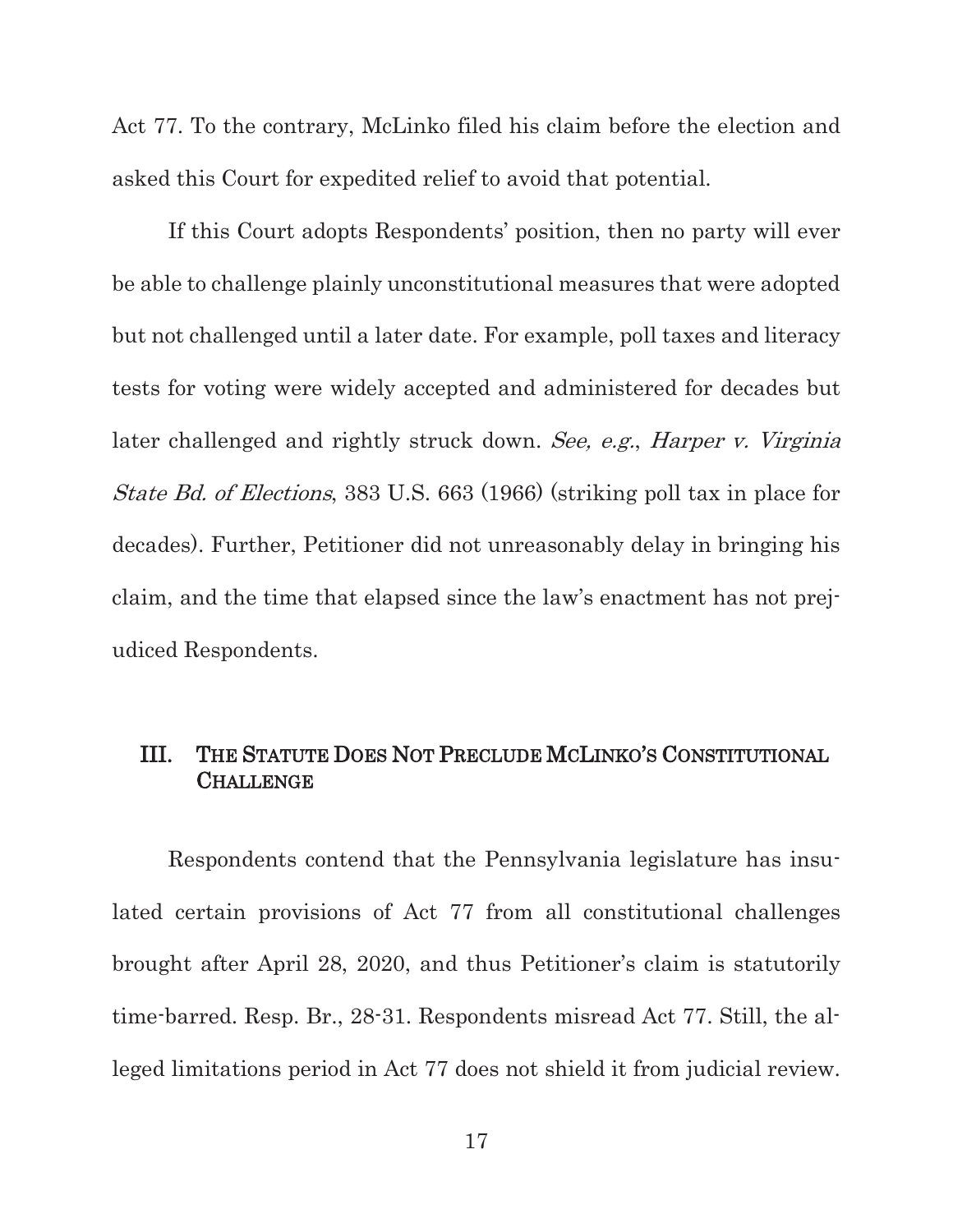"A statute held unconstitutional is considered void in its entirety and inoperative as if it had no existence from the time of its enactment." Glen-Gery Corp. v. Zoning Hearing Bd. of Dover Twp., 589 Pa. 135, 143, 907 A.2d 1033, 1037 (2006).

### A. THE 180-DAY TIME PERIOD IS A JURISDICTIONAL PROVISION NOT A STATUTE OF LIMITATIONS.

The genesis for Respondents' claim that McLinko's claim is time barred is Section 13 of Act 77. Act of Oct. 31, 2019, P.L. 552, No. 77, § 13. Section 13(2) of Act 77 provides that "[t]he Pennsylvania Supreme Court has exclusive jurisdiction to hear a challenge to or to render a declaratory judgment concerning the constitutionality of a provision referred to in paragraph  $(1)$ " of Section 13." *Id.* Section 13(3) of Act 77 then provides that "[a]n action under paragraph (2) must be commenced within 180 days of the effective date of this section." Thus, Act 77 is an exclusive jurisdiction provision granting the Pennsylvania Supreme Court exclusive jurisdiction to hear challenges to Act 77 for the first 180 days. After that 180 day period, jurisdiction reverts to traditional jurisdiction and devolves to this Court. 42 Pa. Cons. Stat. § 761(a)(l). Indeed, Respondents have not challenged this Court's subject matter jurisdiction.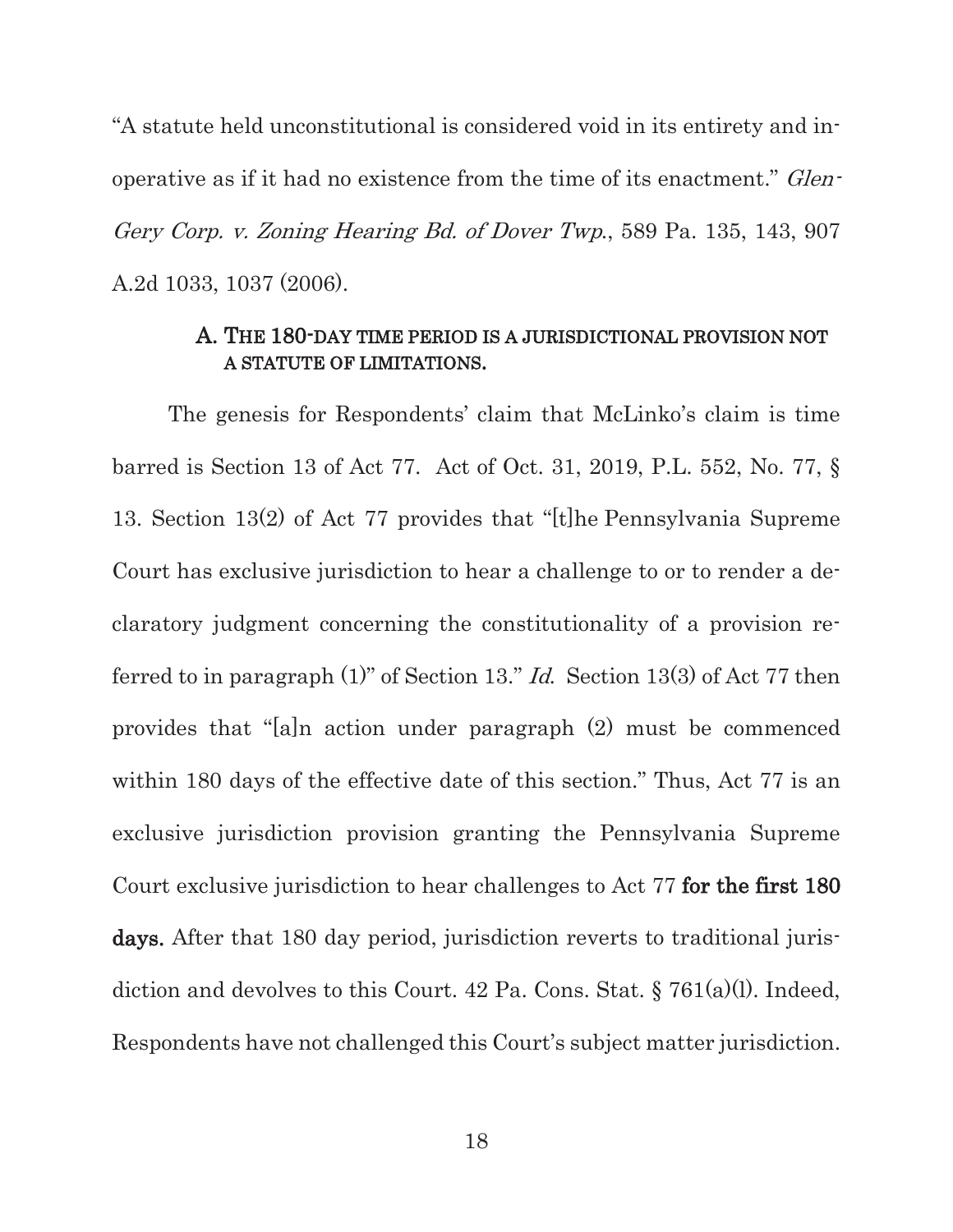Thus, while Act 77 did initially confer exclusive jurisdiction on the Supreme Court to address constitutional challenges to certain provisions therein, that exclusive jurisdiction terminated 180 days after Act 77 was passed, on April 28, 2020.

The time limit in paragraph 3 of Section 13 only circumscribes constitutional challenges to provisions named in paragraph 2 of Section 13 directly to the Pennsylvania Supreme Court for the stated time limit. After that period, constitutional challenges may be brought to Act 77 through the normal process in Pennsylvania state courts. Respondents' reading of Section 13 is plainly inconsistent with the text of that section and provides a result that is "absurd" and "unreasonable," 1 Pa. C.S. §  $1922(1)$  – namely, that no Pennsylvania court would now be able to review constitutional challenges to certain portions of Pennsylvania's elections laws. This result is not consistent with Pennsylvania law, which does not permit the legislature to insulate its legislation from constitutional review by the judiciary. William Penn School District v. Pa. Dep't of Ed., 170 A.2d 412, 418 (Pa. 2017).

#### B. IN ALL EVENTS, A 180-DAY LIMITATIONS PERIOD IS VOID.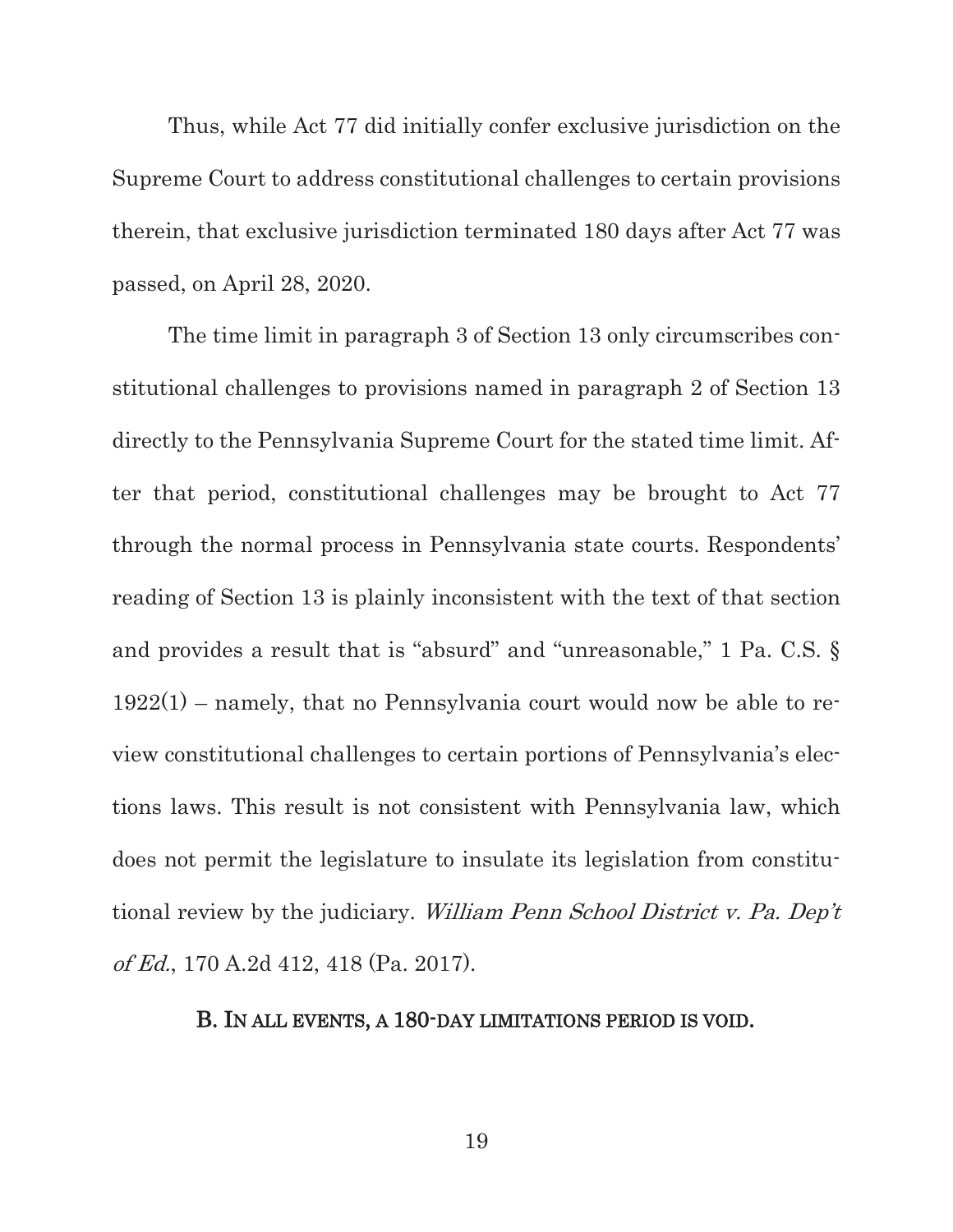Even if Respondents' reading of Section 13 of Act 77 were correct (it is not), that reading of Section 13 of Act 77 would violate the Pennsylvania Constitution rendering it void. "The idea that any legislature . . . can conclusively determine for the people and for the courts that what it enacts in the form of law, or what it authorizes its agents to do, is consistent with the fundamental law, is in opposition to the theory of our institutions." William Penn School District, 170 A.2d at 418 (quoting Smyth v. Ames, 169 U.S. 466, 527, 18 S.Ct. 418, 42 L.Ed. 819 (1898)). Under the Pennsylvania Constitution, the Pennsylvania legislature cannot completely shield its legislation from scrutiny by the Commonwealth's judiciary. "It is settled beyond peradventure that constitutional promises must be kept," and "the separation of powers in our tripartite system of government typically depends upon judicial review to check acts or omissions by the other branches in derogation of constitutional requirements." Id.; Robinson Twp., Wash. Cty. v. Commonwealth, 83 A.3d 901, 927 (Pa. 2013) ("[I]t is the province of the Judiciary to determine whether the Constitution or laws of the Commonwealth require or prohibit the performance of certain acts.").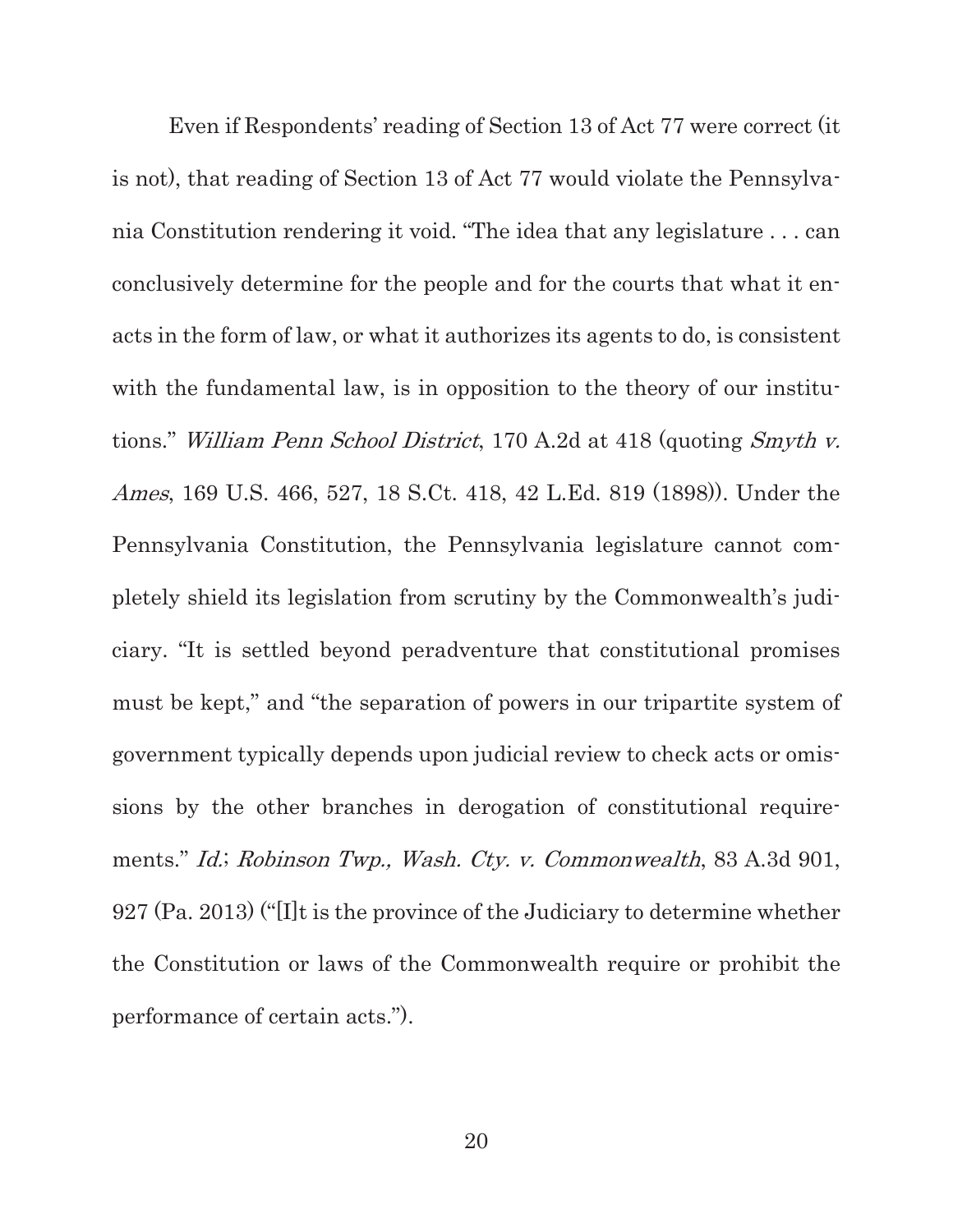These principles are based on the *void ab initio* doctrine. *Glen-Gery* Corp., 907 A.2d at 1037. Under this doctrine, "a statute held unconstitutional is considered void in its entirety and inoperative as if it had no existence from the time of its enactment." *Id*. The doctrine is grounded in judicial review itself, Marbury v. Madison, 5 U.S. 137 (1803), where Chief Justice Marshall held "a law repugnant to the constitution is void." Id. If a statute is held void in its entirety, then any provisions purporting to shield it from judicial review are as well and they are inoperative.

Finally, Respondents' citations to a number of federal court decisions do not countermand the principles set forth above. The decisions cited do not interpret the Pennsylvania Constitution or legislative attempts to set time limits on constitutional challenges to legislative enactments.

#### IV. ACT 77 VIOLATES THE PENNSYLVANIA CONSTITUTION

## A. THE ORIGINAL AND PLAIN MEANING OF THE PHRASE "TO OFFER TO VOTE" MEANS TO VOTE IN PERSON BY MANUALLY DELIVERING THE BALLOT AS REQUIRED BY LAW.

When interpreting the text of the Pennsylvania Constitution, the Court should afford the terms their plain and ordinary meanings.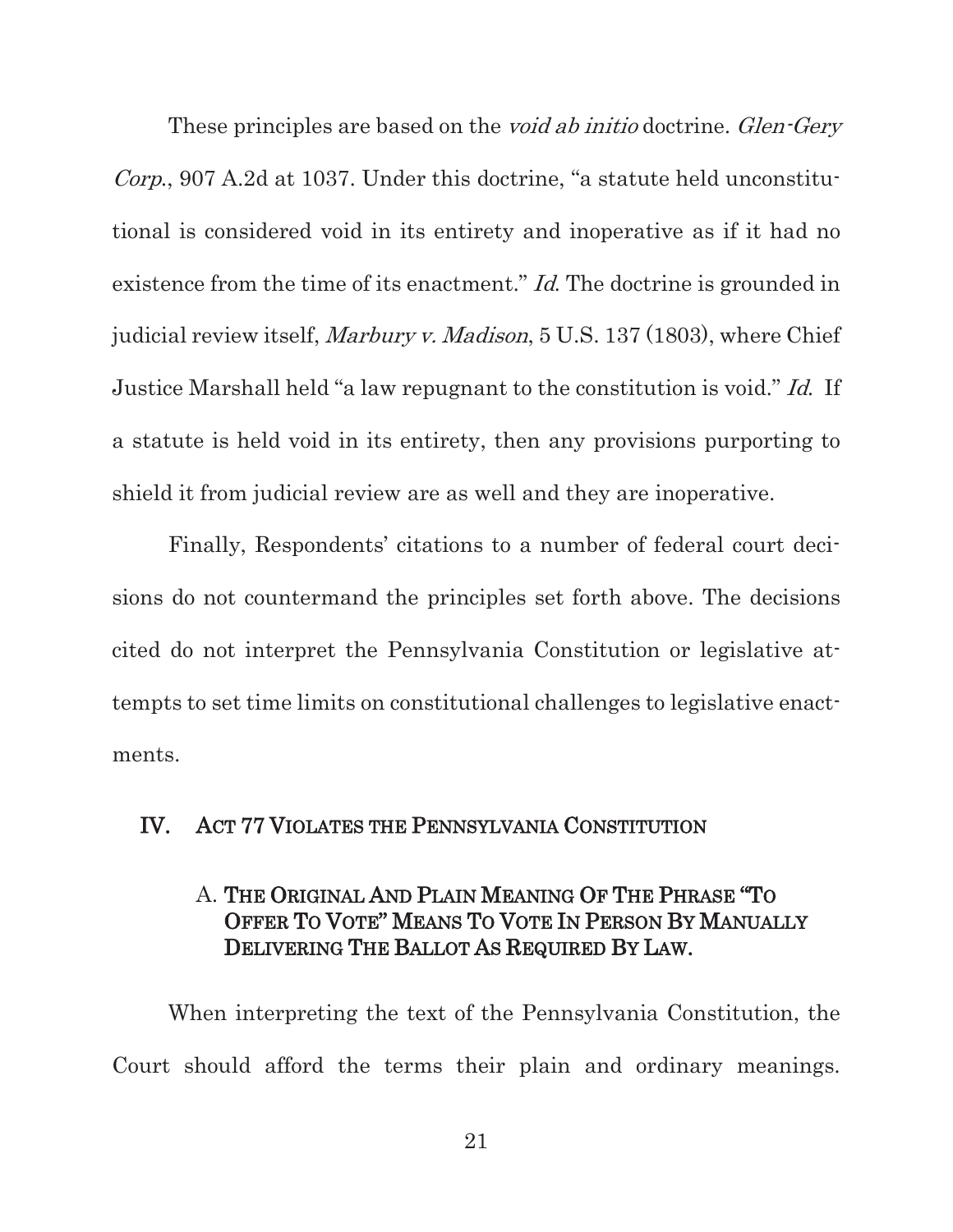Phantom Fireworks Showrooms, LLC v. Wolf, 198 A.3d 1205, 1220–21 (Pa. Commw. Ct. 2018) (quoting Scarnati v. Wolf, 643 Pa. 474, 173 A.3d 1110, 1118 (2017) ("[W]e do not consider such language in a 'technical or strained manner, but are to interpret its words in their popular, natural and ordinary meaning.") The Court must also afford the text the original meaning that existed when the constitutional provision was originally adopted. Id. (quoting Washington v. Dept. of Pub. Welfare, 188 A.3 1135, 1149 (Pa. 2018) ("[I]n interpreting a constitutional provision, we view it as an expression of the popular will of the voters who adopted it, and, thus, construe its language in the manner in which it was understood by those voters.")); A. Scalia & B. Garner, Reading Law: The Interpretation of Legal Texts 16 (2012)("words mean what they conveyed at to reasonable people at the time they were written.")

The phrase "offer to vote" has appeared in every Pennsylvania Constitution since 1838. In *Chase v. Miller*, 41 Pa. 403 (1862), the Pennsylvania Supreme Court held the phrase meant "to present oneself, with proper qualifications, at the time and place appointed, and to make manual delivery of the ballot to the officers appointed by law to receive it." Id. at 419. The Supreme Court reached the same conclusion regarding the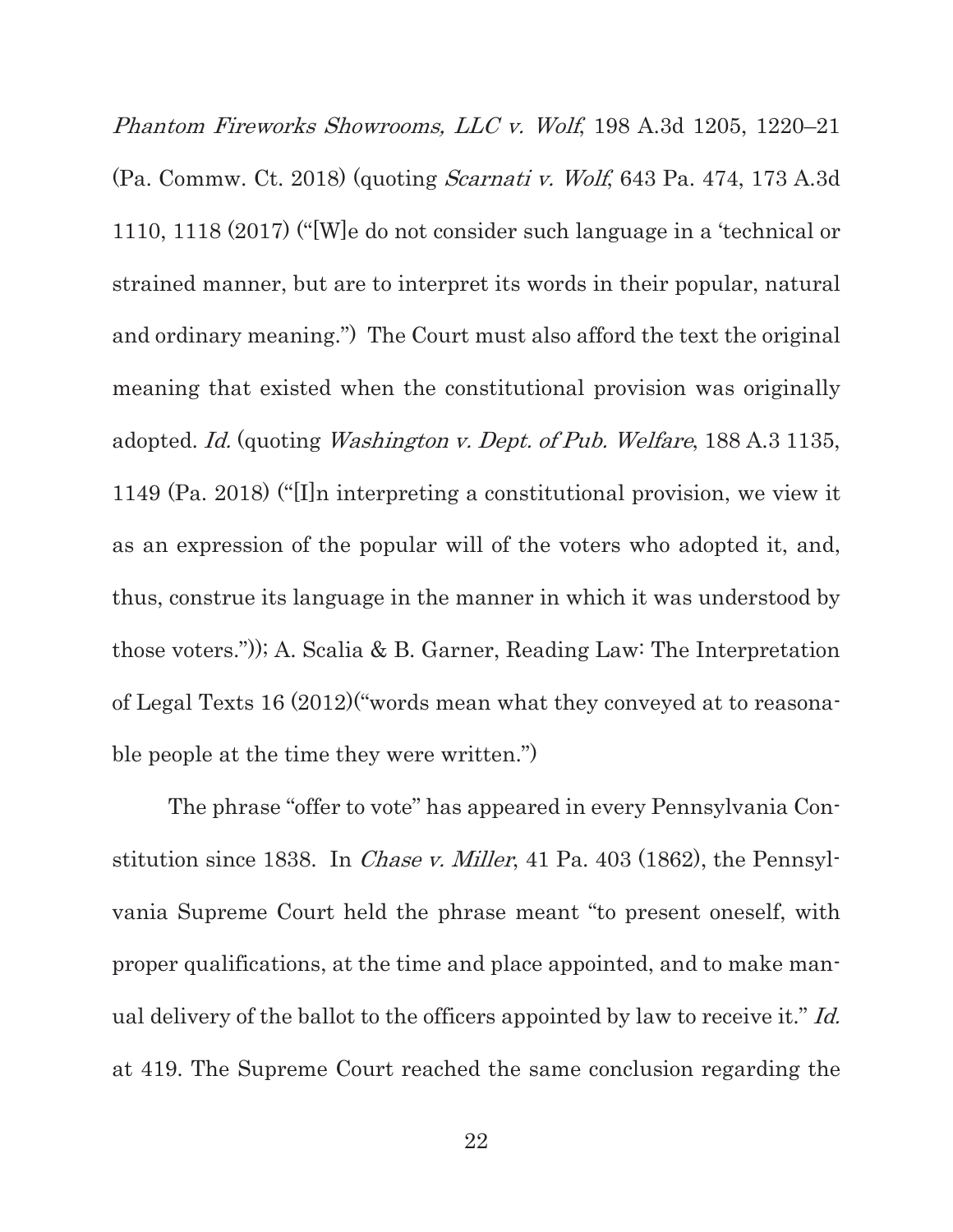meaning of the phrase "offer to vote" sixty-two years later in In re Contested Election in Fifth Ward of Lancaster City, 281 Pa. 131, 137, 126 A. 199, 201 (1924). In that case, the Supreme Court was interpreting the phrase as it appeared in the Constitution of 1874. The phrase "offer to vote" has carried over to our current Constitution of 1968. In 1968, the phrase "offer to vote" meant the same as it did in 1862 and 1924 – to vote in person at the prescribed polling place. If Pennsylvanians were polled in 1968 as to the meaning of the phrase "offer to vote," it is unlikely anyone would have believed it meant to vote by mail or by some other means.

#### 1. CHASE AND LANCASTER CITY ARE BINDING PRECEDENT.

Chase and In re Contested Election in Fifth Ward of Lancaster City are binding precedent which constrain this Court. Zauflik v. Pennsbury Sch. Dist., 72 A.3d 773, 783 (Pa. Commw. Ct. 2013), aff'd, 629 Pa. 1, 104 A.3d 1096 (2014) ("[A]s an intermediate appellate court, we are bound by the opinions of the Supreme Court.") Those cases remain the law of the Commonwealth and those cases hold that the term "offer to vote," as it appears in the Pennsylvania Constitution, means to vote in person.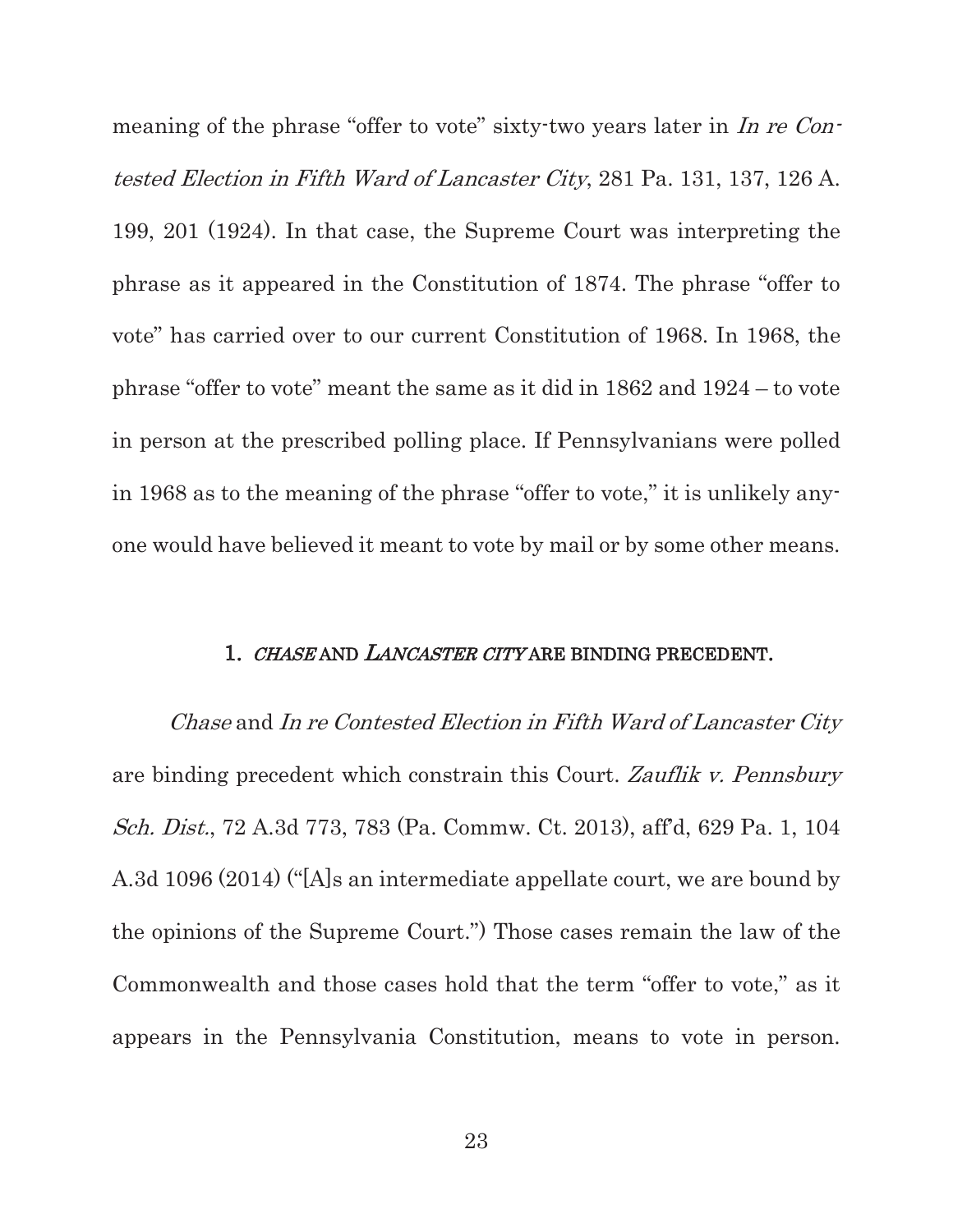Unless and until the Pennsylvania Supreme Court overrules those cases, those cases are the precedent this Court should follow.

Even if they were wrongly decided (they were not), "this Court is powerless to rule that decisions of [the Supreme Court] are wrongly decided and should be overturned." Id. (citing Griffin v. Southeastern Pennsylvania Transportation Authority, 757 A.2d 448, 451 (Pa. Cmwlth. 2000)). Simply put, the Pennsylvania Supreme Court has twice ruled what the phrase means. It means to vote in person and not by other means. That holding binds this Court.

### 2. IN PERSON VOTING IS CONSISTENT WITH THE ORIGINAL AND PLAIN MEANING OF OFFER TO VOTE.

The original meaning of the phrase "offer to vote" is also consistent with its plain and ordinary meaning. Respondents argue that the phrase merely defines the residency requirement for a qualified voter and dictates for whom a voter may vote. Resp. Br., 34-36. They argue that the phrase just qualifies that a voter must reside in his or her election district to vote for at least 60 days before he or she may cast a ballot "in her new district's electoral contests." *Id.* at 35.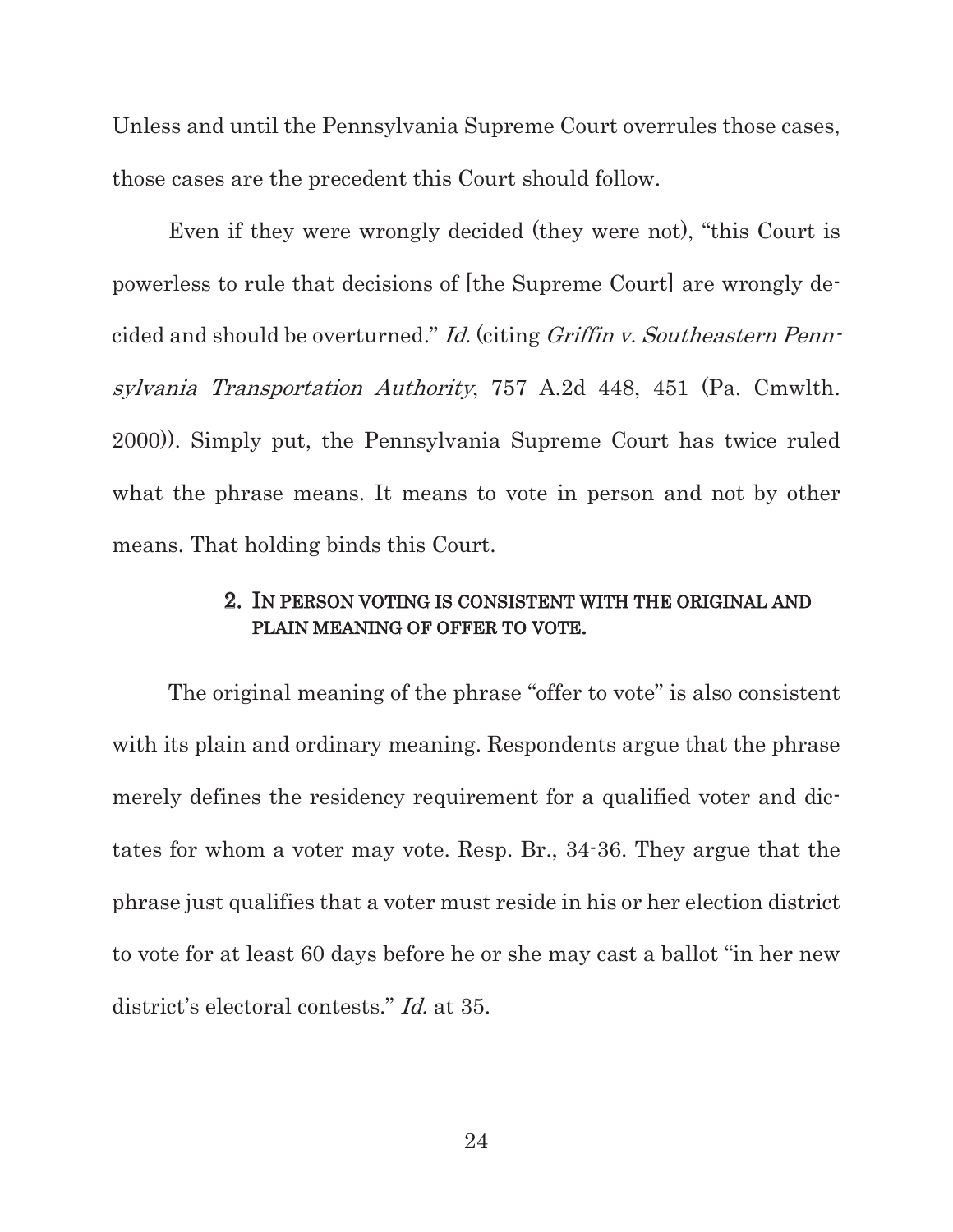The phrase "offer to vote" does not simply restrict for whom a qualified voter may cast a ballot – it requires the ballot be cast in a voter's proper election district. For example, Respondents explain that a Philadelphia voter cannot vote for the commissioners of Allegheny County. Id. at 39. This is true, but a Philadelphia voter cannot also go to a polling place in Allegheny County – or any county for that matter - and cast a ballot for a Philadelphia election contest. More particularly, a voter could also not cast a regular ballot for his or her electoral contest at an incorrect polling place. So, a Philadelphia voter could not cast a regular ballot in a Philadelphia election on election day by walking into any polling place. The voter must cast a regular ballot at the polling place where his or her name appears in the records.

Respondents also make much of the fact that the restriction on inperson voting appears in a section laying out the qualifications of voters. Resp. Br., 36-40. But McLinko has explained how the words "offer to vote" in context require in-person voting outside of certain very limited circumstances. And contrary to Respondents' arguments, Article VII, § 4 of the Pennsylvania Constitution only strengthens his argument, as the legislature may prescribe certain methods for elections only if those methods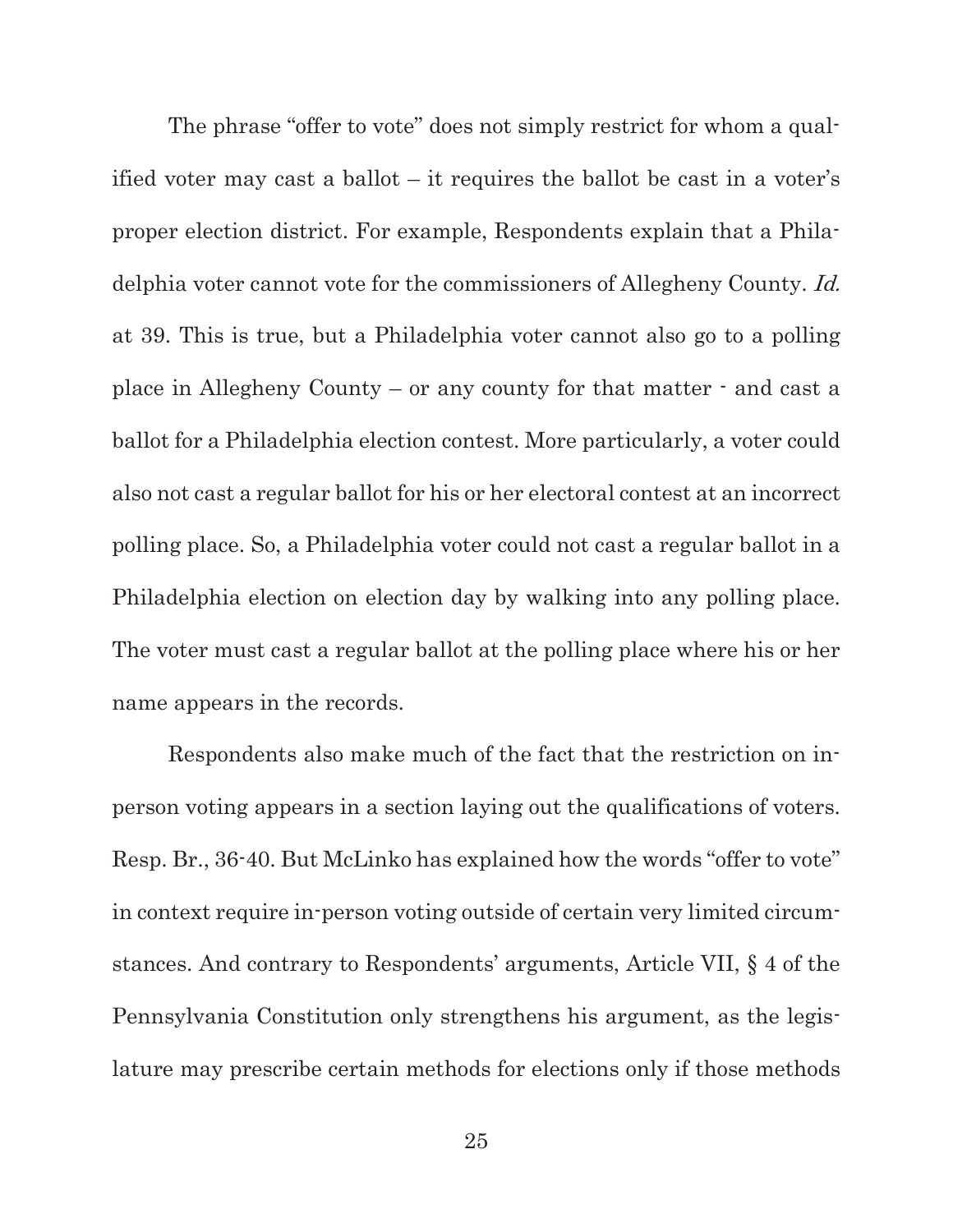comply with the Pennsylvania Constitution, including the in-person voting requirement in Article VII, § 1.

## B. ARTICLE VII, § 1 ESTABLISHES THE QUALIFICATIONS TO VOTE AND METHOD OF VOTING.

Article VII, § 1, not only prescribes the qualifications of voters but also the right conferred on the voter once qualified: to vote in person at his or her proper polling place. As *Chase* explained, residency requirements first appeared in the Constitution of 1838 and did two things. Chase, 41 Pa. at 419. First, they added an additional voter qualification. Without residency a person could not vote. *Id.* Second, they added a right. Once residency was established, it granted a specific right – to vote in the district of residency. *Id.* In other words, once a voter meets the qualifications set forth in Article VII, § 1, he gets to vote in person at his proper polling place. He does not get the right to vote in any manner the General Assembly deems appropriate.

# C. THE INCLUSION OF CERTAIN CLASSES OF VOTERS ELIGIBLE TO VOTE ABSENTEE EXCLUDES OTHER CLASSES.

Article VII, § 14, further clarifies the plain and ordinary meaning of the phrase "offer to vote." Respondents claim that section 14 sets a floor for those qualified to vote by absentee ballot, not a ceiling. Respondents'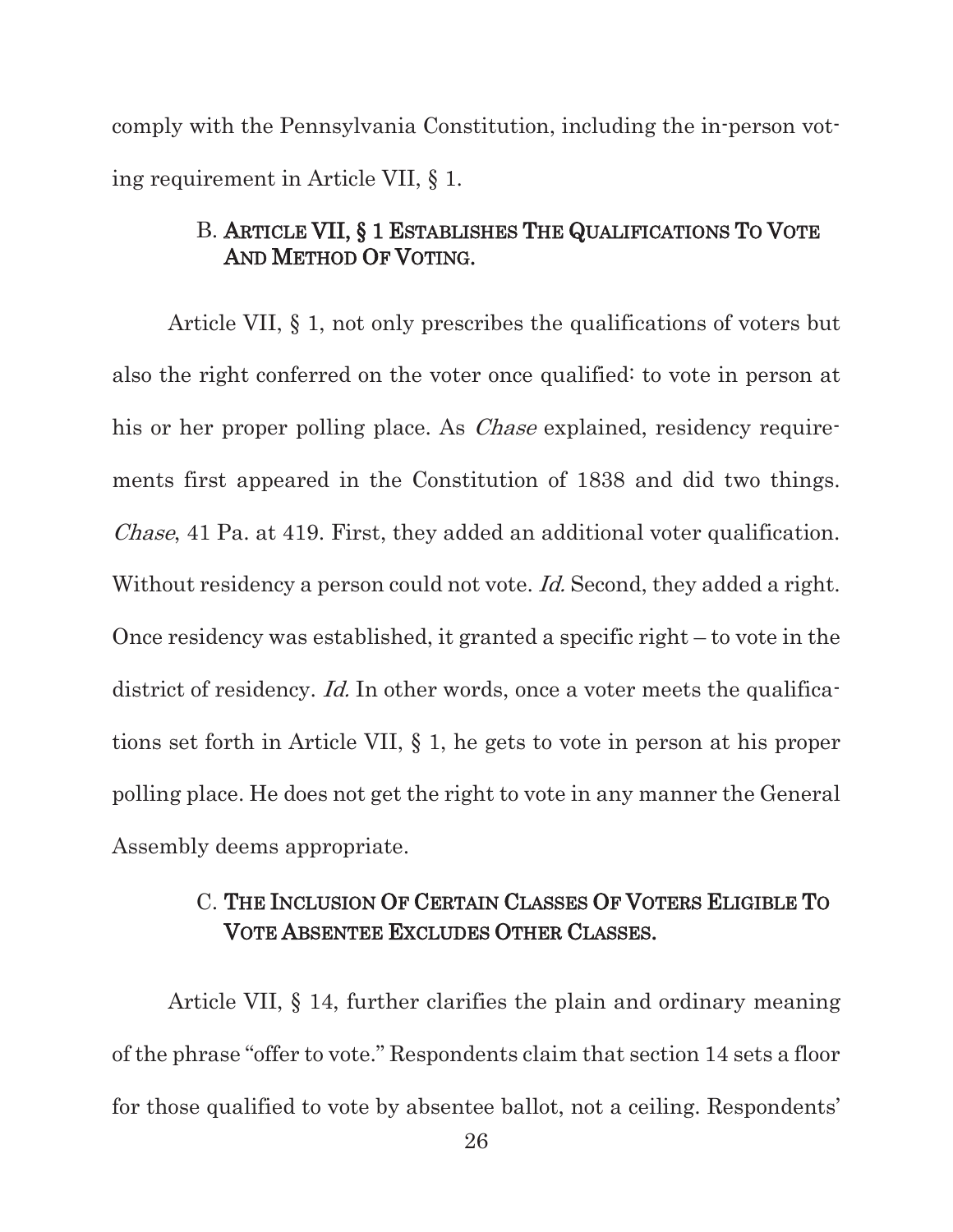Mem. at 42. To accept that argument, the Court must ignore binding precedent. In re Contested Election in Fifth Ward of Lancaster City rejects this argument and holds that the absentee voting provisions of the Pennsylvania Constitution are a ceiling, not a floor, and restricts those eligible to vote by absentee ballot. In re Contested Election in Fifth Ward of Lancaster City, 126 A. at 201 ("The old principle that the expression of an intent to include one class excludes another has full application here.") Indeed, that case dealt with the General Assembly's attempt to enlarge the class of voters eligible to vote by absentee. The controlling law in this case is that only that class of voters in Article VII, § 14 may vote by absentee. If that is true, then Act 77 does render Article VII, § 14 superfluous and is thus unconstitutional.

### **CONCLUSION**

The volume of Respondents' defenses belies their quality. Each one fails for the reasons discussed above. No piece of legislation should be insulated from constitutional scrutiny, for "[w]hen the constitution clearly sets forth the manner in which something shall be done, that procedure must be followed to the exclusion of all others, including a procedure which the legislature may prefer." School Districts of Deer Lakes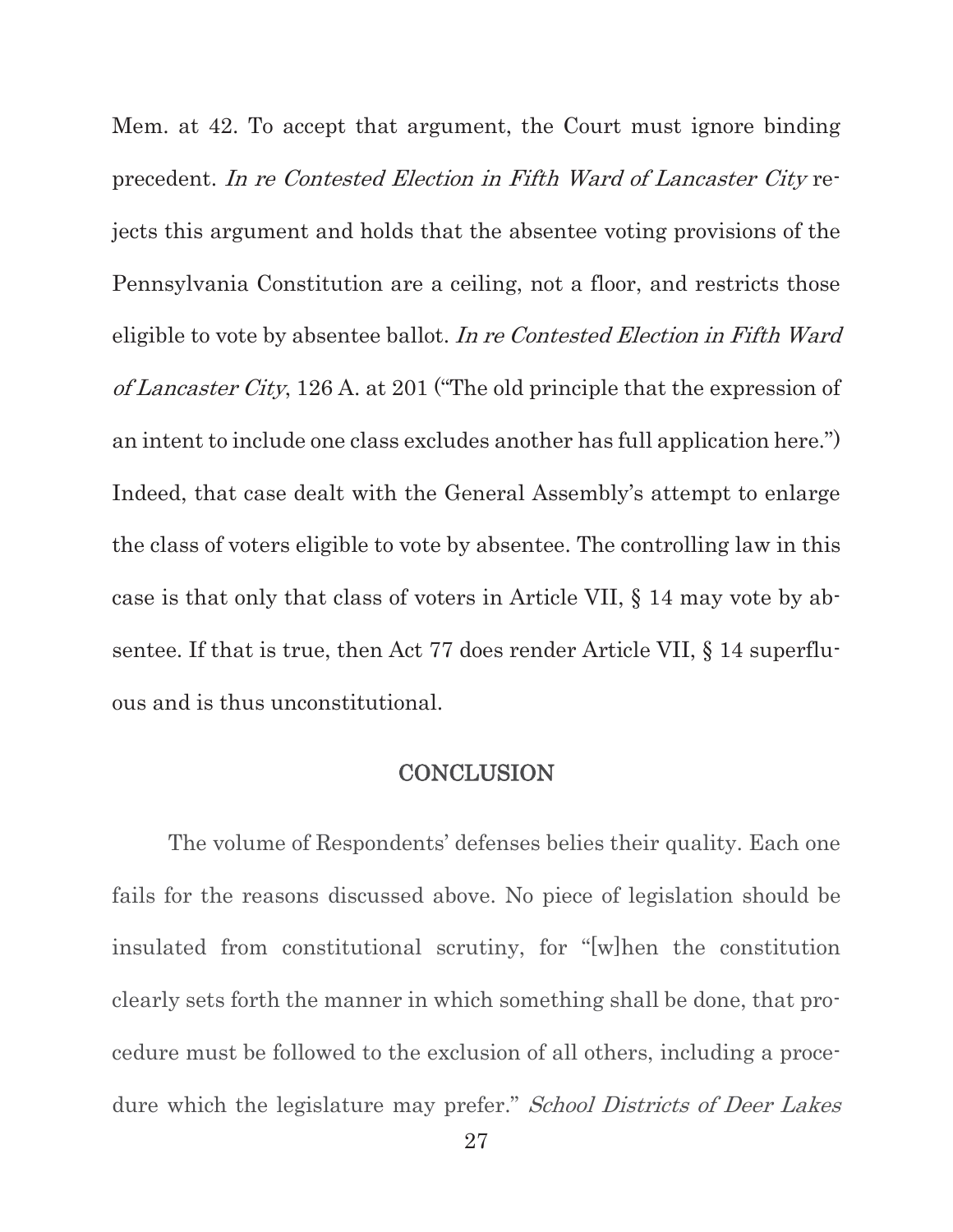and Allegheny v. Kane, 463 Pa. 554, 564, 345 A.2d 658, 663 (1975). While Respondents may prefer Act 77, it violates the Pennsylvania Constitution and must be declared unconstitutional. Petitioner respectfully requests that this Court grant his Application for Summary Relief and deny Respondents' Application.

Respectfully submitted,

Date: September 8, 2021 /s/ Walter S. Zimolong

 WALTER S. ZIMOLONG, ESQ. ZIMOLONG, LLC wally@zimolonglaw.com 353 W. Lancaster Avenue, Suite 300 Wayne, PA 19087 P: (215) 665-0842

 /s/ Harmeet K. Dhillion Harmeet K. Dhillon, Esq. Stuart McCommas, Esq. DHILLON LAW GROUP INC. 177 Post Street, Suite 700 San Francisco, CA 94108 (415) 433-1700 (pro hac vice pending)

Counsel for Petitioner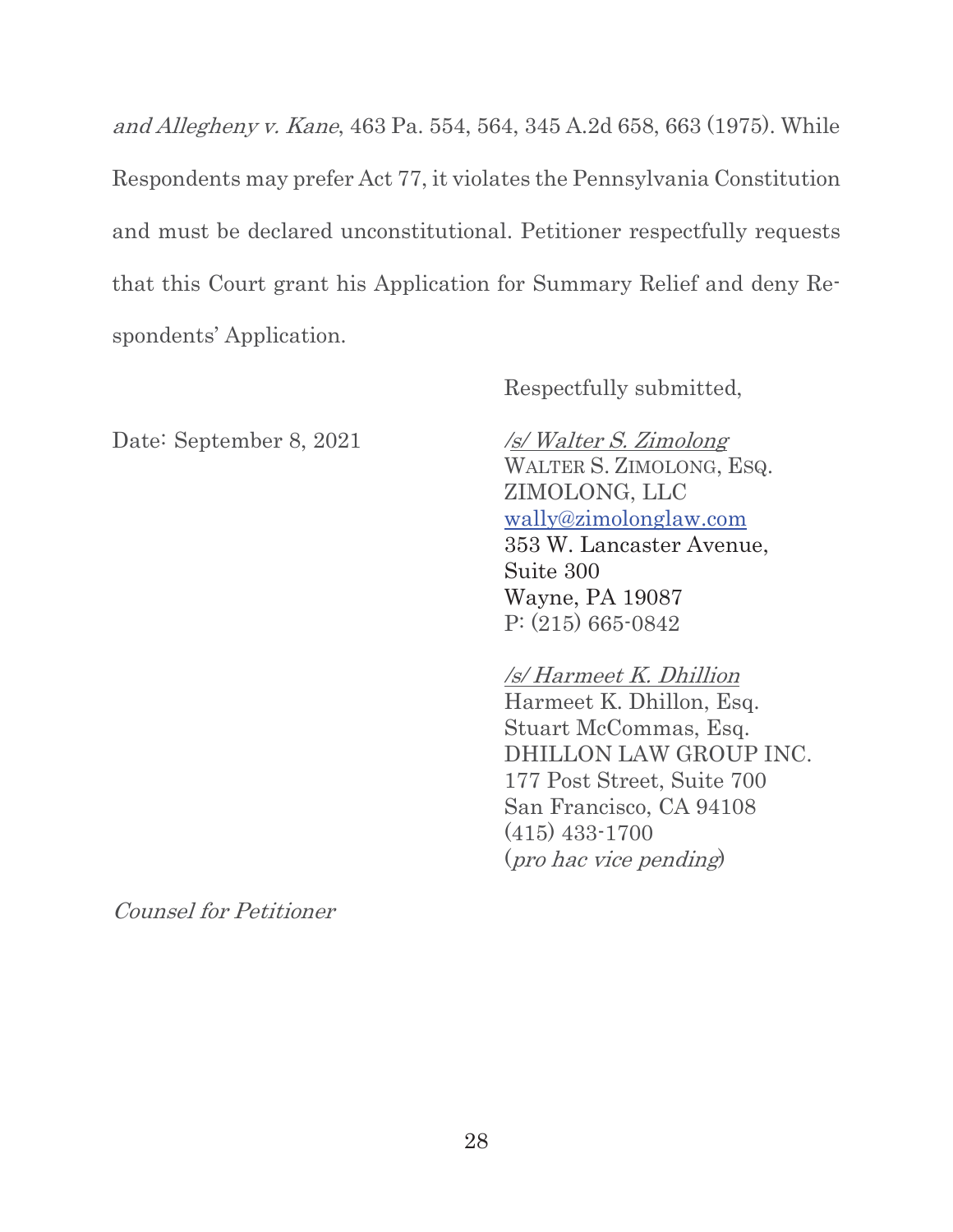## CERTIFICATE OF COMPLIANCE

I, Walter S. Zimolong, counsel for petitioner, certify that this filing complies with the provisions of the Public Access Policy of the Unified Judicial System of Pennsylvania Case Records of the Appellate and Trial Courts that require filing confidential information and documents differently than nonconfidential information and documents.

Date: September 8, 2021 /s/ Walter S. Zimolong

 Walter S. Zimolong, Esq. ZIMOLONG, LLC wally@zimolonglaw.com 353 W. Lancaster Avenue, Suite 300 Wayne, PA 19087 P: (215) 665-0842